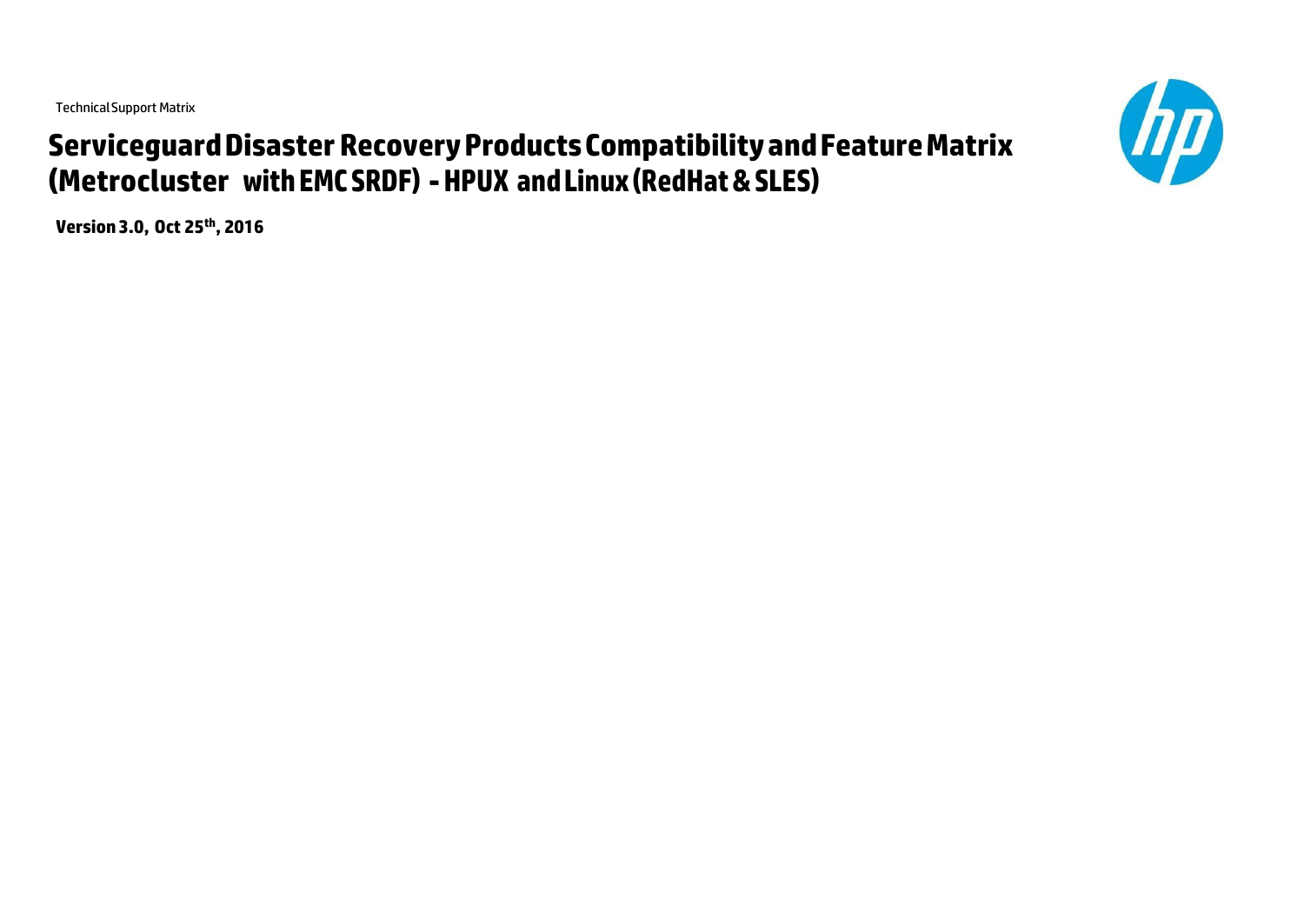### **ServiceguardDisasterRecoveryProductsCompatibilityandFeatureMatrix(Metroclusterwith EMCSRDF)-HPUX**

NOTE: The tables on the following pages contain compatibility and features information for released versions of the HP Metrocluster with EMCSRDF product.

| Metrocluster with EMC<br><b>SRDF</b> Version                                                                            | $HP-UX$<br>Version                     | <b>SG Version</b>                                                                        | <b>MCDR</b><br>Enabler<br>fileset<br>Version <sup>1</sup> | <b>Symmetrix Platform</b><br>& Microcode <sup>2</sup>                                                                                                                                                                                                                                                                                                                                                                                                                                                                  | Supported<br>Solution<br>Enabler<br>Versions                                                                                                                                                                                                          | Feature(s)                                                                                                                                                                                                                                                                                                                                                                                                                                                                                                                                                                                                                                                                                                                                                                                                                              |
|-------------------------------------------------------------------------------------------------------------------------|----------------------------------------|------------------------------------------------------------------------------------------|-----------------------------------------------------------|------------------------------------------------------------------------------------------------------------------------------------------------------------------------------------------------------------------------------------------------------------------------------------------------------------------------------------------------------------------------------------------------------------------------------------------------------------------------------------------------------------------------|-------------------------------------------------------------------------------------------------------------------------------------------------------------------------------------------------------------------------------------------------------|-----------------------------------------------------------------------------------------------------------------------------------------------------------------------------------------------------------------------------------------------------------------------------------------------------------------------------------------------------------------------------------------------------------------------------------------------------------------------------------------------------------------------------------------------------------------------------------------------------------------------------------------------------------------------------------------------------------------------------------------------------------------------------------------------------------------------------------------|
| A.09.01<br>(September '10)<br>Documentation for this<br>product version:<br>www.hpe.com/info/hpux-<br>serviceguard-docs | 11i v <sub>2</sub><br>or<br>$11i$ $v3$ | For HP-UX<br>11i v2:<br>A.11.19<br>For HP-UX<br>11i v3:<br>A.11.19<br>and<br>A.11.2<br>0 | A.10.0x                                                   | HP-UX 11i v2 Update 2 or later, and HP-<br>UX 11i v3:<br><b>Symmetrix VMAX Series</b><br>- microcode 5874<br>- microcode 5875<br>- microcode 5876<br>- microcode 5977(only 11i v3)<br>Symmetrix "7" (DMX3 and DMX4 Series)<br>- microcode 5771<br>- microcode 5772<br>- microcode 5773<br>Symmetrix "6" (DMX Series)<br>- microcode 5670 - requires 5671<br>or later for SRDF/A<br>For Consistency Group support:<br>- microcode 5267.42.29 or later<br>For R1/R2 personality swap:<br>- microcode 5567.52.29 or later | HP-UX 11i v2:<br>V7.0, V7.0.x,<br>V.7.1.x, V.8.x<br>(April 2011 patch<br>additionally<br>supports) V.7.2.x<br>to V7.6.x<br>HP-UX 11i v3:<br>V8.0.x.<br>V7.0. V7.0.x.<br>V7.1.x<br>(April 2011 patch<br>additionally<br>supports) V.7.2.x<br>to V7.6.x | Enhancements with this revision:<br>1. Support for Oracle 11gR2 (single instance and RAC)<br>2. DRD support<br>3. Support for Manual Site switching <sup>4</sup><br>4. Oracle ASM support for Metrocluster for RAC<br>5. Manageability improvements for Metrocluster<br>with Serviceguard Manager<br>6. SADTA support of CVM/CFS 5.0.1 (Servicequard<br>Storage Management Suite A.03.01)<br>April 2011 patchfeatures:<br>7. Easy Deployment using Serviceguard Manager<br>8. Metrocluster verification using cmcheckconf or Serviceguard<br>Manager<br>9. SADTA support of CVM/CFS 5.1 SP1 (Servicequard<br>Storage Management Suite A.04.00)<br>10. Support for HPIntegrity Virtual Machines v4.3 as a<br>Serviceguard package<br>11. Support multiple CFS Mount Points and CVM Disk<br>Groups configured in a single modular package |

<sup>&</sup>lt;sup>1</sup> Note: All four Metrocluster products share the same MCDREnabler fileset. Different Metrocluster products can be installed and configured in the same cluster. Only Metrocluster products with the same MCDREnabler version the same node and cluster.

<sup>&</sup>lt;sup>2</sup> Note: This table represents what has been certified and is supported. If other storage, microcode or Solution Enabler versions are available but not indicated in this table, it is currently not supported by Metrocluste

<sup>&</sup>lt;sup>3</sup> Note: Supports mixed clusters, where the cluster nodes can be HP 9000 and HP Integrity servers. The same restrictions/quidelines as Serviceguard will apply. Refer to the White Paper "Configuration Rules for a Mixed HP Serviceguard Cluster" at **[www.hpe.com/info/hpux-serviceguard-docs](http://www.hpe.com/go/hpux-serviceguard-docs%20%20-)** -> Serviceguard.

<sup>&</sup>lt;sup>4</sup> Note: Manual site switching is supported with Serviceguard A.11.20 only when PHSS<sup>3</sup>41225 or later is installed.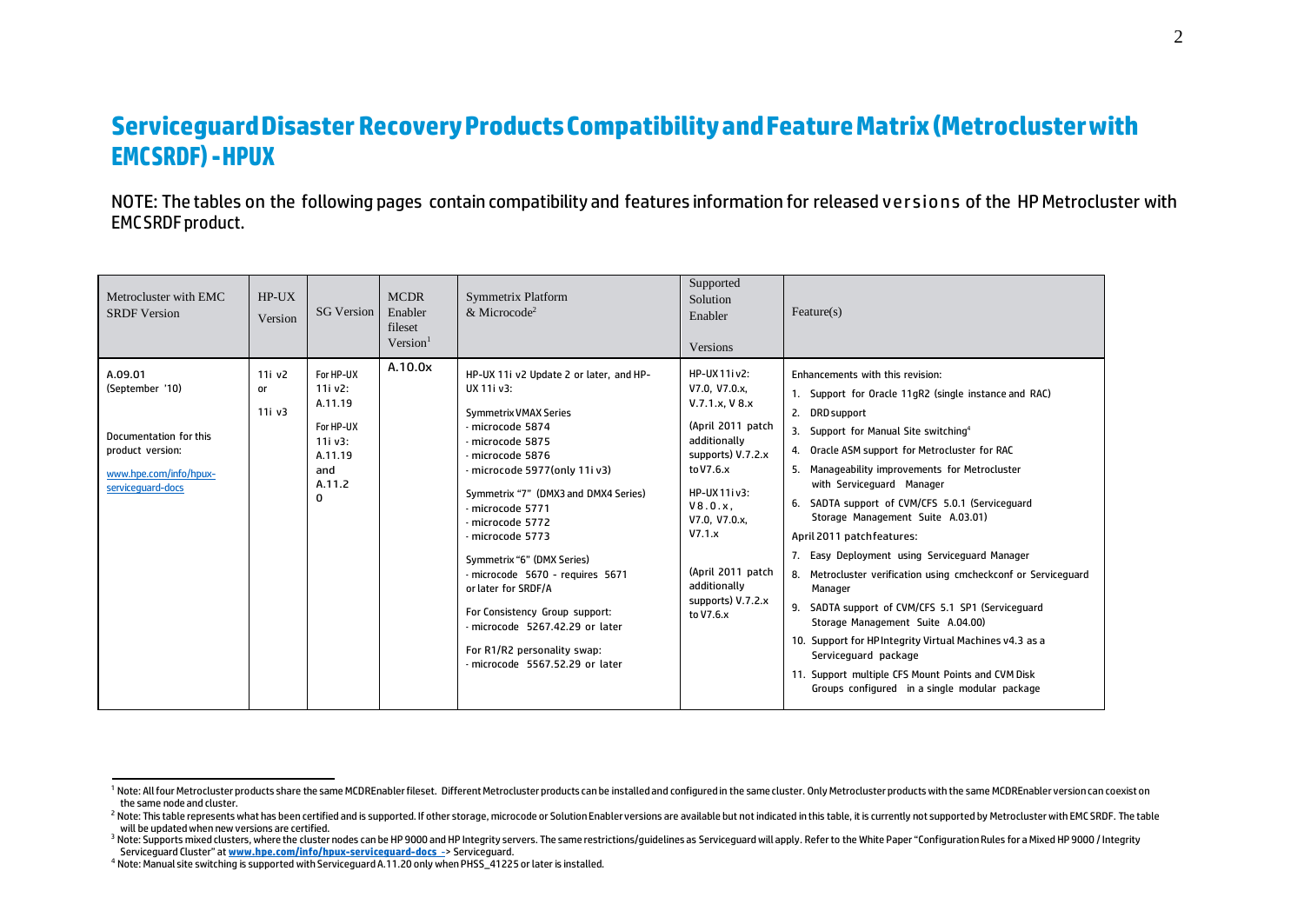| Metrocluster with EMC<br><b>SRDF Version</b> | HP-UX<br>Version | <b>SG Version</b> | <b>MCDREnabler</b><br>fileset<br>Version <sup>1</sup> | Symmetrix Platform &<br>Microcode <sup>2</sup> | Supported<br><b>Solution Enabler</b><br><b>Versions</b> | Feature(s)                                                                                                                                                                              |
|----------------------------------------------|------------------|-------------------|-------------------------------------------------------|------------------------------------------------|---------------------------------------------------------|-----------------------------------------------------------------------------------------------------------------------------------------------------------------------------------------|
|                                              |                  |                   |                                                       |                                                |                                                         | 12. Support for RDF (Remote Data Facility) group numbers > 64                                                                                                                           |
|                                              |                  |                   |                                                       |                                                |                                                         | 13. Support for HP Virtual Partitions v6.0 - vPar as a<br>Serviceguard Node                                                                                                             |
|                                              |                  |                   |                                                       |                                                |                                                         | 14. Support for HP vPar and Integrity VM v6.1, v6.1.5, v6.2,<br>v6.3 - vPar / VM as a Serviceguard Package and vPar /<br>VM as a Serviceguard Node                                      |
|                                              |                  |                   |                                                       |                                                |                                                         | 15. Support for HPIntegrity Virtual Machines v4.3 (with January<br>2012 patch) as a Serviceguard Node                                                                                   |
|                                              |                  |                   |                                                       |                                                |                                                         | 16. Support for Smart Quorum with Serviceguard A.11.20 patch<br>PHSS_44549 and Serviceguard Quorum Server A.04.00 patch<br>PHSS_44550.                                                  |
|                                              |                  |                   |                                                       |                                                |                                                         | 17. Support for configuration of asymmetric node count across<br>sites using Smart Quorum in all Metrocluster deployments<br>(including SADTA, CFS and SGeRAC).                         |
|                                              |                  |                   |                                                       |                                                |                                                         | Current Features:                                                                                                                                                                       |
|                                              |                  |                   |                                                       |                                                |                                                         | $\Box$ Modular package support <sup>5</sup>                                                                                                                                             |
|                                              |                  |                   |                                                       |                                                |                                                         | (legacy packages also supported)                                                                                                                                                        |
|                                              |                  |                   |                                                       |                                                |                                                         | SRDF Synchronous and Asynchronous data replication on<br>O.<br>DMX, DMX-3, DMX-4 and VMAX series (Asynchronous replication<br>on Symmetrix DMX requires microcode level 5671 or higher) |
|                                              |                  |                   |                                                       |                                                |                                                         | SRDF Consistency Groups (for M by N configurations),<br>Synchronous and Asynchronous data replication                                                                                   |
|                                              |                  |                   |                                                       |                                                |                                                         | O.<br>HP Integrity Virtual Machines (VMs) 3.0 and 3.5 support with<br>VM's configured as Serviceguard packages in HP-UX 11i v2<br>host environments                                     |
|                                              |                  |                   |                                                       |                                                |                                                         | HP Integrity Virtual Machines (VMs) 4.0, 4.1 and 4.2 support<br>with VM's configured as Serviceguard packages in HP-UX<br>11i v3 host environments                                      |
|                                              |                  |                   |                                                       |                                                |                                                         | o Backing store types:<br>Whole disk <sup>6</sup><br>Files inside logical volumes (LVM, VxVM)<br>Raw logical volumes (LVM, VxVM)<br><b>SRDF Control Operations:</b><br>O                |
|                                              |                  |                   |                                                       |                                                |                                                         | o Disaster restart - failover, Disaster recovery - failback                                                                                                                             |
|                                              |                  |                   |                                                       |                                                |                                                         | SRDF Swap:                                                                                                                                                                              |
|                                              |                  |                   |                                                       |                                                |                                                         | o R1/R2 personality swap on static and dynamic RDF<br>devices                                                                                                                           |

<sup>5</sup> Note: For migrationof legacy packages to Modular packages, the following Serviceguard patches are required. PHSS\_39613 for HP-UX 11i v2, PHSS\_39614 forHP-UX 11i v3 whichwill be available by October 2009. <sup>6</sup> Note: Whole disk is supported only when the HPVM guest is configured with a modular style Metroclusterpackage.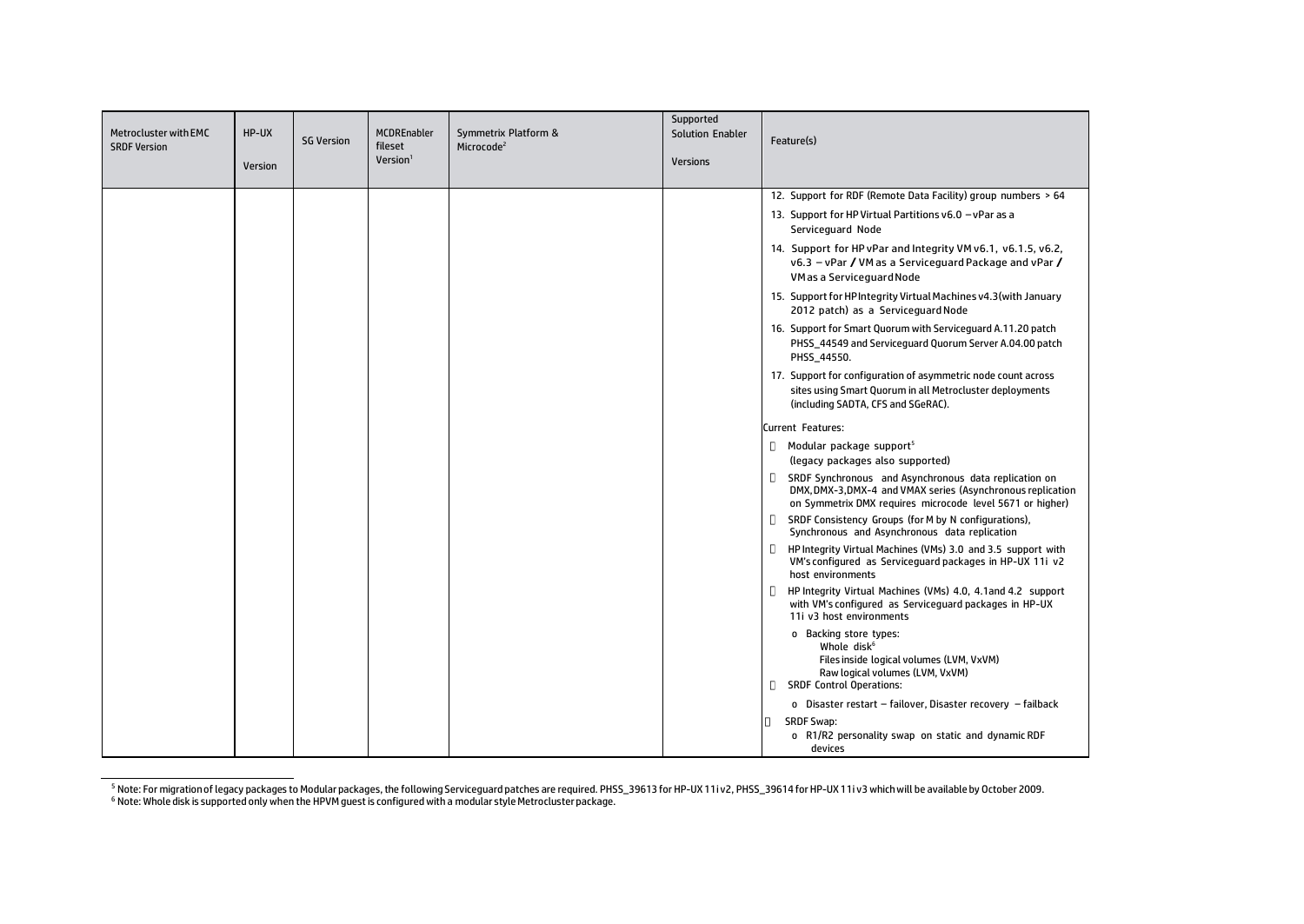| Metrocluster with EMC<br><b>SRDF Version</b> | HP-UX<br>Version | <b>SG Version</b> | <b>MCDREnabler</b><br>fileset<br>Version <sup>1</sup> | Symmetrix Platform &<br>Microcode <sup>2</sup> | Supported<br><b>Solution Enabler</b><br><b>Versions</b> | Feature(s)                                                                                                                                             |
|----------------------------------------------|------------------|-------------------|-------------------------------------------------------|------------------------------------------------|---------------------------------------------------------|--------------------------------------------------------------------------------------------------------------------------------------------------------|
|                                              |                  |                   |                                                       |                                                |                                                         | <b>SRDF Domino mode</b><br>0                                                                                                                           |
|                                              |                  |                   |                                                       |                                                |                                                         | Use of BCV<br>O                                                                                                                                        |
|                                              |                  |                   |                                                       |                                                |                                                         | protection D DWDM                                                                                                                                      |
|                                              |                  |                   |                                                       |                                                |                                                         | upto 300km                                                                                                                                             |
|                                              |                  |                   |                                                       |                                                |                                                         | Support for Data Replication Storage Failover<br>U                                                                                                     |
|                                              |                  |                   |                                                       |                                                |                                                         | О<br>Support for controlled failback.                                                                                                                  |
|                                              |                  |                   |                                                       |                                                |                                                         | O<br>Support of Package startup in split state at R1.                                                                                                  |
|                                              |                  |                   |                                                       |                                                |                                                         | O<br>Support for Cross-Subnet Configurations                                                                                                           |
|                                              |                  |                   |                                                       |                                                |                                                         | O<br>Support for VxVM 5.0 on HP-UX 11i v2 and HP-UX 11i v3                                                                                             |
|                                              |                  |                   |                                                       |                                                |                                                         | O<br>Support for LVM 2.0 Volume Groups                                                                                                                 |
|                                              |                  |                   |                                                       |                                                |                                                         | Support for SONET/SDH as heartbeat and SRDF links<br>Ο                                                                                                 |
|                                              |                  |                   |                                                       |                                                |                                                         | O<br>Support for IPv6 Configurations                                                                                                                   |
|                                              |                  |                   |                                                       |                                                |                                                         | 0<br>Support for Oracle ASM (with Single Instance Database)                                                                                            |
|                                              |                  |                   |                                                       |                                                |                                                         | Ο<br>Support for Virtual Provisioning Volumes                                                                                                          |
|                                              |                  |                   |                                                       |                                                |                                                         | Rolling Upgrade for Site Aware Disaster Tolerant Architecture<br>Π<br>(SADTA) Configurations                                                           |
|                                              |                  |                   |                                                       |                                                |                                                         | Support for Veritas CVM Standalone Software in SADTA<br>O                                                                                              |
|                                              |                  |                   |                                                       |                                                |                                                         | Support for Complex workloads using Site Aware Disaster<br>П<br>Tolerant Architecture. <sup>7</sup>                                                    |
|                                              |                  |                   |                                                       |                                                |                                                         | o Serviceguard A.11.18 and Serviceguard A.11.19                                                                                                        |
|                                              |                  |                   |                                                       |                                                |                                                         | o supports CVM/CFS 4.1 (on HP-UX 11i v2) with up to<br>16 node clusters (8 nodes per site),                                                            |
|                                              |                  |                   |                                                       |                                                |                                                         | supports CVM/CFS 5.0 on HPUX 11iv2 (on microcodes<br>$\mathbf{o}$<br>5773 or later and 5874 or later) with upto<br>16 node clusters (8 nodes per site) |
|                                              |                  |                   |                                                       |                                                |                                                         | supports CVM/CFS 5.0 (HP-UX11i v3) with up to 16<br>0<br>node clusters (8 nodes per site)                                                              |
|                                              |                  |                   |                                                       |                                                |                                                         | o must be implemented as a Site Aware Disaster Tolerant<br>Architecture                                                                                |
|                                              |                  |                   |                                                       |                                                |                                                         | o patches required 89                                                                                                                                  |
|                                              |                  |                   |                                                       |                                                |                                                         | I Metrocluster for RAC Support for Oracle 10gR2 and 11gR1                                                                                              |

 $^7$  Note: Applications configured using multiple interdependent failover and multi-node packages (e.g., Apache over CFS )

<sup>&</sup>lt;sup>8</sup> Note: On HP-UX 11iv2, Metrocluster configurations using Site Aware Disaster Tolerant Architecture require the following patches: PHSS\_39046 (Serviceguard A.11.18.00), PHSS\_38399 (CFS), PHSS\_39629 (Metrocluster DREnable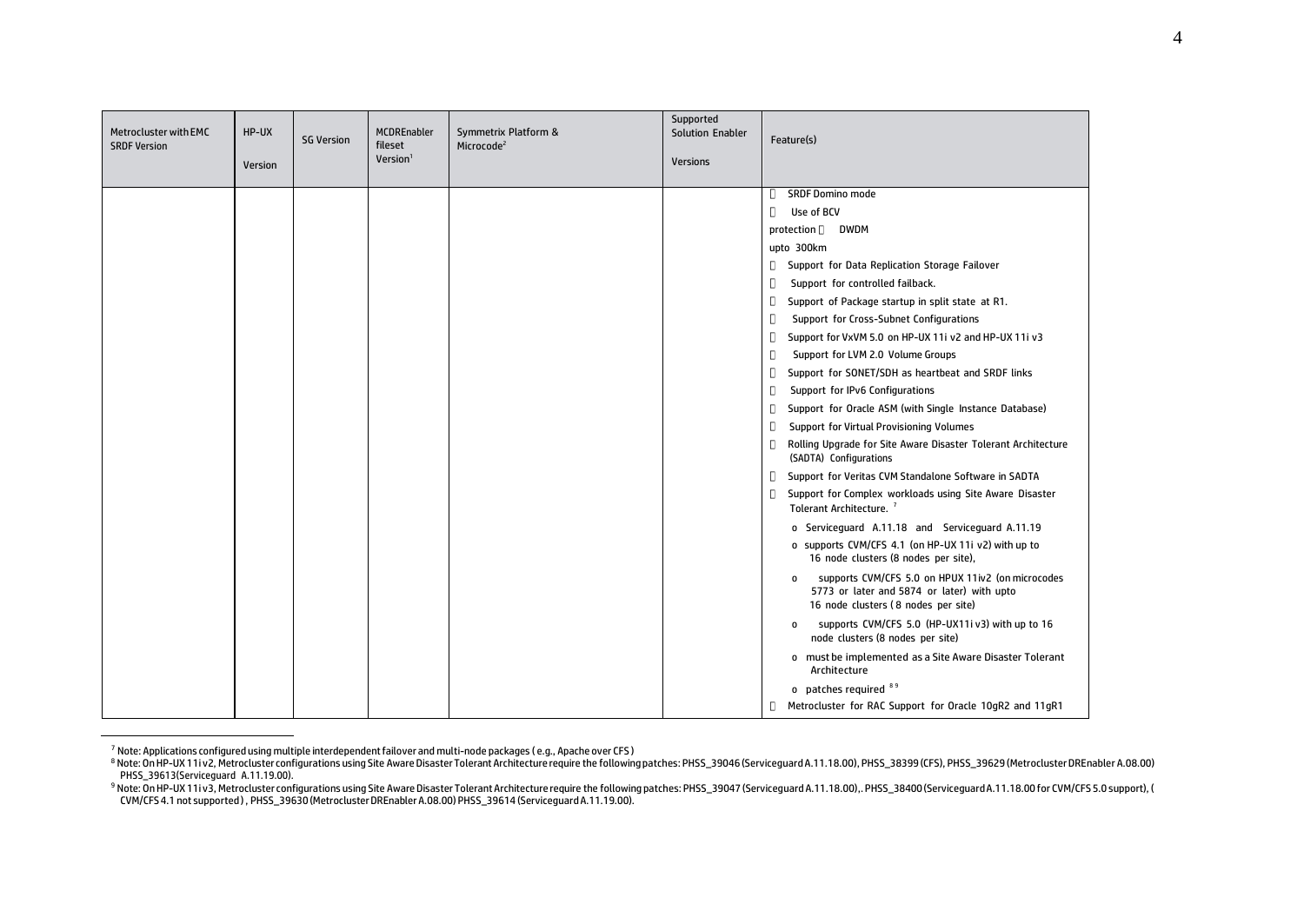| Metrocluster with EMC<br><b>SRDF Version</b>                                                                            | HP-UX<br>Version                       | <b>SG Version</b>                                                                                      | <b>MCDREnabler</b><br>fileset<br>Version <sup>1</sup> | Symmetrix Platform &<br>Microcode <sup>2</sup>                                                                                                                                                                                                                                                                                                                                                                      | Supported<br><b>Solution Enabler</b><br><b>Versions</b>                                                         | Feature(s)                                                                                                                                                                                                                                                                                                                                                                                                                                                                                                                                                                                                                                           |
|-------------------------------------------------------------------------------------------------------------------------|----------------------------------------|--------------------------------------------------------------------------------------------------------|-------------------------------------------------------|---------------------------------------------------------------------------------------------------------------------------------------------------------------------------------------------------------------------------------------------------------------------------------------------------------------------------------------------------------------------------------------------------------------------|-----------------------------------------------------------------------------------------------------------------|------------------------------------------------------------------------------------------------------------------------------------------------------------------------------------------------------------------------------------------------------------------------------------------------------------------------------------------------------------------------------------------------------------------------------------------------------------------------------------------------------------------------------------------------------------------------------------------------------------------------------------------------------|
|                                                                                                                         |                                        |                                                                                                        |                                                       |                                                                                                                                                                                                                                                                                                                                                                                                                     |                                                                                                                 | <b>RAC</b><br>o Serviceguard A.11.18 and 11.19<br>o supports CVM/CFS 4.1 (on HP-UX 11i v2) with up to<br>16 node clusters (8 nodes per site),<br>o supports CVM/CFS 5.0 (on HP-UX 11i v3) with up to<br>16 node clusters (8 nodes per site)<br>supports SLVM (on HP-UX 11i v2 and 11i v3) with up to<br>0<br>16 node clusters (8 nodes per site)<br>o must be implemented as a Site Aware Disaster Tolerant<br>Architecture<br>o patches required 10 11<br>Notes:<br>a. MxN configurations not supported with Symmetrix 3<br>b. R1/R2 swapping not supported with Symmetrix 3, 4, 4.8<br>c. M by N configurations cannot be used with R1/R2 swapping |
| A.09.00<br>(September '09)<br>Documentation for<br>this product version:<br>www.hpe.com/info/hpux-<br>servicequard-docs | 11i v <sub>2</sub><br>or<br>$11i$ $v3$ | For HP-UX<br>11i v2:<br>A.11.18<br>and<br>A.11.19<br>For HP-UX<br>11i v3:<br>A.11.18<br>and<br>A.11.19 | A.09.00                                               | HP-UX 11i v2 Update 2 or later, and HP-<br>UX 11i v3:<br>Note: microcode versions listed below<br>are supported with HP-UX 11i v2 and v3<br>unless stated explicitly<br><b>Symmetrix VMAX Series</b><br>-microcode 5874<br>Symmetrix "7" (DMX3 and DMX4 Series)<br>- microcode 5771<br>- microcode 5772<br>-microcode 5773<br>Symmetrix "6" (DMX Series)<br>- microcode 5670 - requires 5671<br>or later for SRDF/A | HP-UX 11i v2:<br>V6.4.x.<br>V6.5.x,<br>V7.0<br>V7.0.1<br>HP-UX 11i v3:<br>V6.4.x.<br>V6.5.x,<br>V7.0,<br>V7.0.1 | Enhancements with this revision:<br>1. Modular package support <sup>12</sup> (legacy packages<br>also supported)<br>2. Support for HP Integrity Virtual Machines 4.1 and 4.2<br>o Backing store types:<br>Whole disk <sup>13</sup><br>Files inside logical volumes (LVM, VxVM)<br>Raw logical volumes (LVM, VxVM)<br>3. Support for Oracle ASM (with Single Instance Database)<br>4. Support for Virtual Provisioning Volumes<br>5. Rolling Upgrade for Site Aware Disaster Tolerant Architecture<br>(SADTA) Configurations<br>6. Support for Veritas CVM Standalone Software in SADTA<br>7. Support for Oracle ASM with Metrocluster for RAC (added |

<sup>12</sup> Note: For migration of legacy packages to Modular packages, the following Serviceguard patches are required. PHSS\_39613 for HP-UX 11i v2, PHSS\_39614 for HP-UX 11i v3 which will be available by October 2009.

<sup>13</sup> Note: Whole disk is supported only when the HPVM guest is configured with a modular style Metrocluster package.

<sup>10</sup> Note: OnHP-UX 11i v2, Metroclusterfor RAC requires the following patches: PHSS\_39046 (ServiceguardA.11.18.00), PHSS\_37927 (ServiceguardeRAC A.11.18.00), PHSS\_38399(CFS), PHSS\_39629 (MetroclusterDR Enabler A.08.00). <sup>11</sup> Note:OnHP-UX 11i v3, MetroclusterforRAC requires the following patches: PHSS\_39047 (ServiceguardA.11.18.00), PHSS\_37928 (ServiceguardeRAC A.11.18.00). PHSS\_38400(ServiceguardA.11.18.00 for CVM/CFS5.0 support), (CVM/CFS4.1 not supported), PHSS\_39630(MetroclusterDR Enabler A.08.00).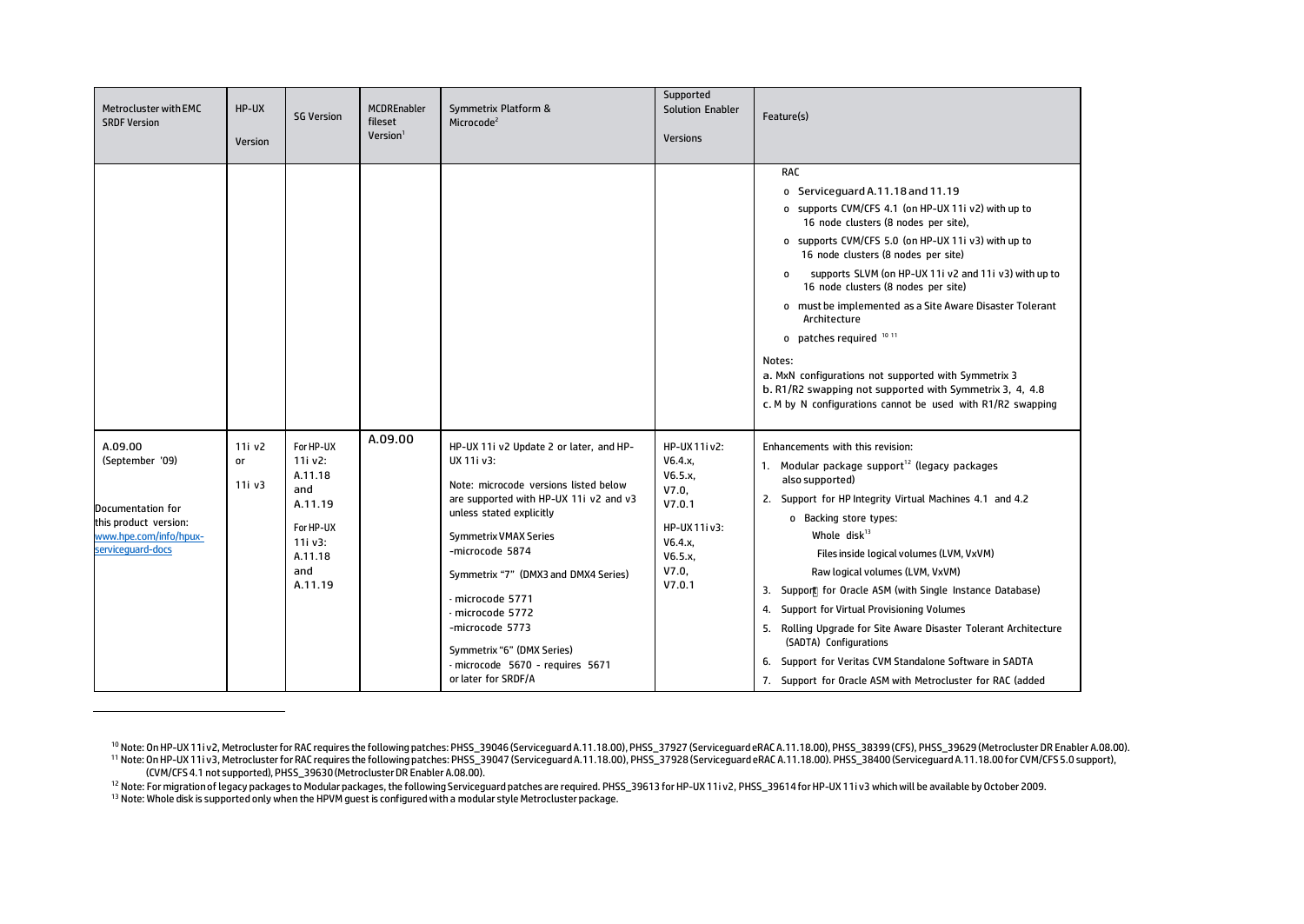| Metrocluster with EMC<br><b>SRDF Version</b> | HP-UX<br>Version | <b>SG Version</b> | <b>MCDREnabler</b><br>fileset<br>Version <sup>1</sup> | Symmetrix Platform &<br>Microcode <sup>2</sup>                                                                                                                                                                                                            | Supported<br><b>Solution Enabler</b><br><b>Versions</b> | Feature(s)                                                                                                                                                                                                                                                                                                                                                                                                                                                                                                                                                                                                                                                                                                                                                                                                                                                                                                                                                                                                                                                                                                                                                                                                                                                                                                                                                                                                           |
|----------------------------------------------|------------------|-------------------|-------------------------------------------------------|-----------------------------------------------------------------------------------------------------------------------------------------------------------------------------------------------------------------------------------------------------------|---------------------------------------------------------|----------------------------------------------------------------------------------------------------------------------------------------------------------------------------------------------------------------------------------------------------------------------------------------------------------------------------------------------------------------------------------------------------------------------------------------------------------------------------------------------------------------------------------------------------------------------------------------------------------------------------------------------------------------------------------------------------------------------------------------------------------------------------------------------------------------------------------------------------------------------------------------------------------------------------------------------------------------------------------------------------------------------------------------------------------------------------------------------------------------------------------------------------------------------------------------------------------------------------------------------------------------------------------------------------------------------------------------------------------------------------------------------------------------------|
|                                              |                  |                   |                                                       | Symmetrix "5" (8000 Series - HP-UX 11i<br>v2 only)<br>- microcode 5264.57.47<br>- microcode 5266 or later required<br>For Consistency Group support:<br>- microcode 5267.42.29 or later<br>For R1/R2 personality swap:<br>- microcode 5567.52.29 or later |                                                         | Sept'10)<br><b>Current Features:</b><br>o<br>SRDF Synchronous and Asynchronous data replication<br>(Asynchronous replication on Symmetrix DMX and VMAX<br>Series only)<br>SRDF Consistency Groups (for M by N configurations),<br>O.<br>Synchronous and Asynchronous data replication<br>HP Integrity Virtual Machines (VMs) 3.0 and 3.5 support with<br>u<br>VM's configured as Serviceguard packages in HP-UX 11i v2<br>host environments<br>п<br>HP Integrity Virtual Machines (VMs) 4.0 and 4.1 support with<br>VM's configured as Serviceguard packages in HP-UX 11i v3<br>host environments<br><b>SRDF Control Operations:</b><br>o.<br>o Disaster restart - failover<br>o Disaster recovery - failback<br><b>SRDF Swap:</b><br>П<br>o R1/R2 personality swap on static and dynamic RDF<br>devices<br><b>SRDF Domino mode</b><br>п<br>O<br>Use of BCV protection<br>D WDM up to 300km<br>Support for Data Replication Storage Failover<br>0<br>Support for controlled failback.<br>О<br>0<br>Support of Package startup in split state at R1.<br>О<br>Support for Cross-Subnet Configurations<br>Support for VxVM 5.0 on HP-UX 11i v2 and HP-UX 11i v3<br>U<br>Support for LVM 2.0 Volume Groups<br>U<br>O<br>Support for SONET/SDH as heartbeat and SRDF links<br>П<br>Support for IPv6 Configurations<br>О<br>Support for Complex workloads using Site Aware Disaster<br>Tolerant Architecture <sup>14</sup> |

<sup>14</sup> Note: Applications configured using multiple interdependent failover and multi-node packages (e.g., Apache over CFS)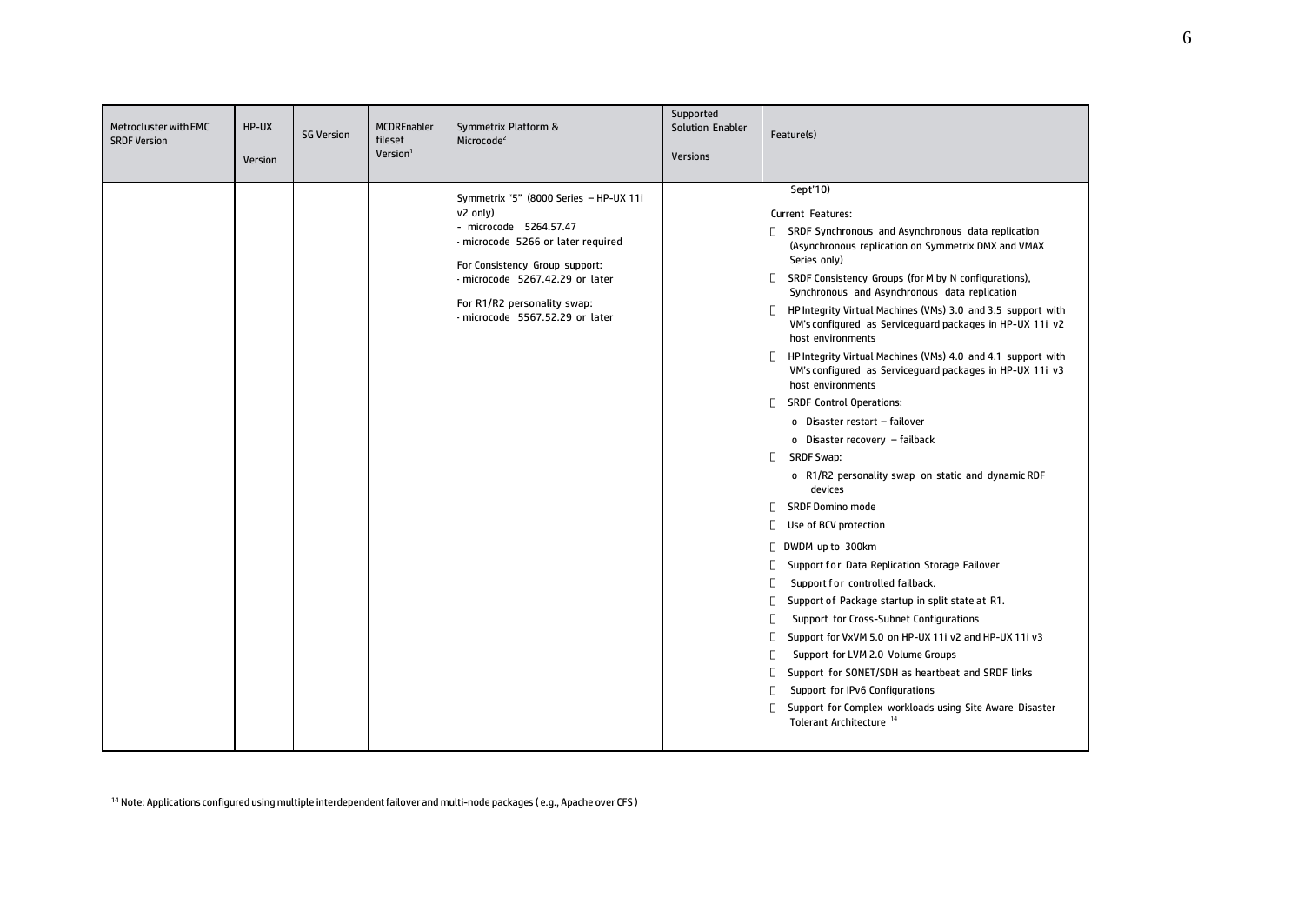| Metrocluster with EMC<br><b>SRDF Version</b> | HP-UX<br>Version | <b>SG Version</b> | <b>MCDREnabler</b><br>fileset<br>Version <sup>1</sup> | Symmetrix Platform &<br>Microcode <sup>2</sup> | Supported<br><b>Solution Enabler</b><br><b>Versions</b> | Feature(s)                                                                                                                                                                                                                                                                         |
|----------------------------------------------|------------------|-------------------|-------------------------------------------------------|------------------------------------------------|---------------------------------------------------------|------------------------------------------------------------------------------------------------------------------------------------------------------------------------------------------------------------------------------------------------------------------------------------|
|                                              |                  |                   |                                                       |                                                |                                                         | o Serviceguard A.11.18 and Serviceguard A.11.19                                                                                                                                                                                                                                    |
|                                              |                  |                   |                                                       |                                                |                                                         | o supports CVM/CFS 4.1 (on HP-UX 11i v2) with up to<br>16 node clusters (8 nodes per site),                                                                                                                                                                                        |
|                                              |                  |                   |                                                       |                                                |                                                         | supports CVM/CFS 5.0 on HPUX 11iv2 (on microcodes<br>$\mathbf 0$<br>5773 and 5874) with up to 16 node clusters (8 nodes<br>per site)                                                                                                                                               |
|                                              |                  |                   |                                                       |                                                |                                                         | supports CVM/CFS 5.0 (HP-UX11i v3) with up to 16<br>$\mathbf{o}$<br>node clusters (8 nodes per site)                                                                                                                                                                               |
|                                              |                  |                   |                                                       |                                                |                                                         | o must be implemented as a Site Aware Disaster Tolerant<br>Architecture                                                                                                                                                                                                            |
|                                              |                  |                   |                                                       |                                                |                                                         | 0 patches required 15 16                                                                                                                                                                                                                                                           |
|                                              |                  |                   |                                                       |                                                |                                                         | Metrocluster for RAC Support for Oracle 10gR2 and 11gR1<br>o<br>RAC                                                                                                                                                                                                                |
|                                              |                  |                   |                                                       |                                                |                                                         | o Serviceguard A.11.18 and 11.19                                                                                                                                                                                                                                                   |
|                                              |                  |                   |                                                       |                                                |                                                         | o supports CVM/CFS 4.1 (on HP-UX 11i v2) with up to<br>16 node clusters (8 nodes per site),                                                                                                                                                                                        |
|                                              |                  |                   |                                                       |                                                |                                                         | o supports CVM/CFS 5.0 (on HP-UX 11i v3) with up to<br>16 node clusters (8 nodes per site)                                                                                                                                                                                         |
|                                              |                  |                   |                                                       |                                                |                                                         | supports SLVM (on HP-UX 11i v2 and 11i v3) with up to<br>$\mathbf 0$<br>16 node clusters (8 nodes per site)                                                                                                                                                                        |
|                                              |                  |                   |                                                       |                                                |                                                         | o must be implemented as a Site Aware Disaster Tolerant<br>Architecture                                                                                                                                                                                                            |
|                                              |                  |                   |                                                       |                                                |                                                         | o patches required 17 18                                                                                                                                                                                                                                                           |
|                                              |                  |                   |                                                       |                                                |                                                         | Notes:<br>a. MxN configurations not supported with Symmetrix 3<br>b. R1/R2 swapping not supported with Symmetrix 3, 4, 4.8<br>c. M by N configurations cannot be used with R1/R2 swapping<br>d. Metrocluster with EMC SRDF does not support CFS 5.0 on HP-UX<br>11i v <sub>2</sub> |

<sup>&</sup>lt;sup>15</sup> Note: On HP-UX 11iv2, Metrocluster configurations using Site Aware Disaster Tolerant Architecture require the following patches: PHSS\_39046 (Serviceguard A.11.18.00), PHSS\_38399 (CFS), PHSS\_39629 (Metrocluster DREnabl PHSS\_39613(Serviceguard A.11.19.00).

<sup>&</sup>lt;sup>16</sup> Note: On HP-UX 11iv3, Metrocluster configurations using Site Aware Disaster Tolerant Architecture require the following patches: PHSS\_39047 (Serviceguard A.11.18.00),. PHSS\_38400 (Serviceguard A.11.18.00 for CVM/CFS 5

CVM/CFS 4.1 not supported), PHSS\_39630 (Metrocluster DREnabler A.08.00) PHSS\_39614 (Serviceguard A.11.19.00).<br><sup>17</sup> Note: On HP-UX 11iv2, Metrocluster for RAC requires the following patches: PHSS\_39046 (Serviceguard A.11.18 CVM/CFS4.1 not supported ) , PHSS\_39630 (MetroclusterDREnablerA.08.00).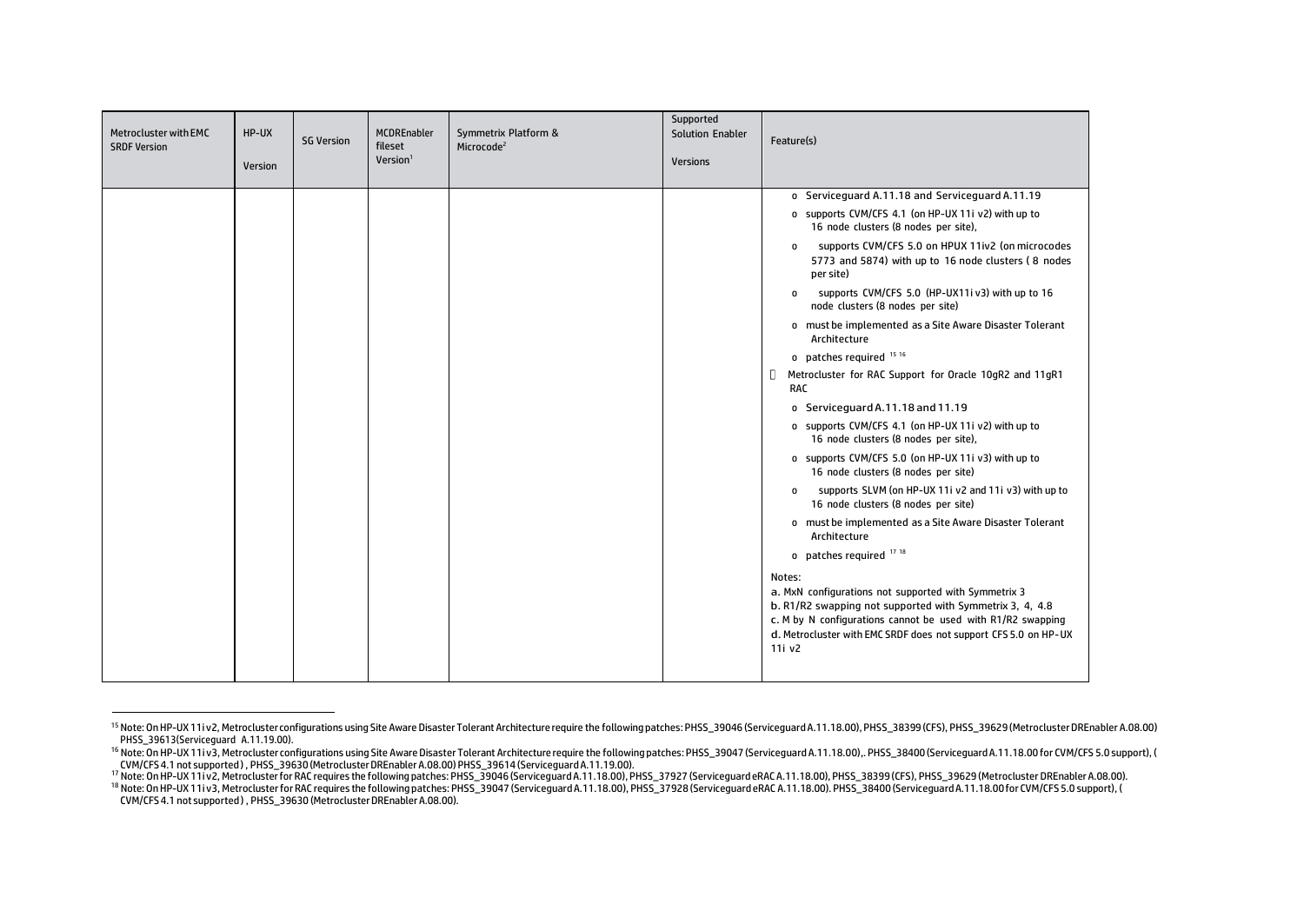| Metrocluster with EMC<br><b>SRDF Version</b>                                                                        | HP-UX<br>Version                              | <b>SG Version</b>                                                                                      | <b>MCDREnabler</b><br>fileset<br>Version <sup>1</sup> | Symmetrix Platform &<br>Microcode <sup>2</sup>                                                                                                                                                                                                                                                                                                                                                                                                                                                                                                                                                                                 | Supported<br><b>Solution Enabler</b><br><b>Versions</b>                 | Feature(s)                                                                                                                                                                                                                                                                                                                                                                                                                                                                                                                                                                                                                                                                                                                                                                                                                                                                                                                                                                                                                                                                                                                                                                                                                                                                                                                                    |
|---------------------------------------------------------------------------------------------------------------------|-----------------------------------------------|--------------------------------------------------------------------------------------------------------|-------------------------------------------------------|--------------------------------------------------------------------------------------------------------------------------------------------------------------------------------------------------------------------------------------------------------------------------------------------------------------------------------------------------------------------------------------------------------------------------------------------------------------------------------------------------------------------------------------------------------------------------------------------------------------------------------|-------------------------------------------------------------------------|-----------------------------------------------------------------------------------------------------------------------------------------------------------------------------------------------------------------------------------------------------------------------------------------------------------------------------------------------------------------------------------------------------------------------------------------------------------------------------------------------------------------------------------------------------------------------------------------------------------------------------------------------------------------------------------------------------------------------------------------------------------------------------------------------------------------------------------------------------------------------------------------------------------------------------------------------------------------------------------------------------------------------------------------------------------------------------------------------------------------------------------------------------------------------------------------------------------------------------------------------------------------------------------------------------------------------------------------------|
| A.08.00<br>(March '09)<br>Documentation for<br>this product version:<br>www.hpe.com/info/hpux-<br>servicequard-docs | 11i v <sub>2</sub><br><b>or</b><br>$11i$ $v3$ | For HP-UX<br>11i v2:<br>A.11.18<br>and<br>A.11.19<br>For HP-UX<br>11i v3:<br>A.11.18<br>and<br>A.11.19 | A.08.00                                               | HP-UX 11i v2 Update 2 or later, and HP-<br>UX 11i v3:<br>Note: microcode versions listed below<br>are supported with HP-UX 11i v2 and v3<br>unless stated explicitly<br>Symmetrix "7" (DMX3 and DMX4 Series)<br>- microcode 5771<br>- microcode 5772<br>- microcode 5773<br>Symmetrix "6" (DMX Series)<br>- microcode 5670 - reguires 5671<br>or later for SRDF/A<br>Symmetrix "5" (8000 Series - HP-UX 11i<br>v2 only)<br>- microcode 5264.57.47<br>- microcode 5266 or later required<br>For Consistency Group support:<br>- microcode 5267.42.29 or later<br>For R1/R2 personality swap:<br>- microcode 5567.52.29 or later | HP-UX 11i v2:<br>V6.4.x<br>V6.5.x<br>HP-UX 11i v3:<br>V6.4.x.<br>V6.5.x | 1. Support for HP Integrity Virtual Machines 4.0<br>2. Support for SONET/SDH as heartbeat and CA links<br>3. Support for Complex workloads using Site Aware Disaster<br>Tolerant Architecture <sup>19</sup><br>o Serviceguard A.11.18 and Serviceguard A.11.19<br>o supports CVM/CFS 4.1 (on HP-UX 11i v2) with up to<br>16 node clusters (8 nodes per site),<br>o supports CVM/CFS 5.0 (HP-UX 11iv2 on microcode<br>5773) with upto16 node clusters (8 nodes per<br>site)<br>supports CVM/CFS 5.0 (HP-UX11i v3) with up to 16<br>0<br>node clusters (8 nodes per site)<br>o must be implemented as a Site Aware Disaster Tolerant<br>Architecture<br>o patches required 20 21<br>4. Metrocluster for RAC Support for Oracle 10gR2 and 11gR1<br><b>RAC</b><br>o Serviceguard A.11.18 and 11.19<br>o supports CVM/CFS 4.1 (on HP-UX 11i v2) with up to<br>16 node clusters (8 nodes per site),<br>o supports CVM/CFS 5.0 (on HP-UX 11i v3) with up to<br>16 node clusters (8 nodes per site)<br>supports SLVM (on HP-UX 11i v2 and 11i v3) with up to<br>0<br>16 node clusters (8 nodes per site)<br>o must be implemented as a Site Aware Disaster Tolerant<br>Architecture<br>0 patches required 22 23<br>Current Features:<br>SRDF Synchronous and Asynchronous data replication<br>(Asynchronous replication on Symmetrix DMX Series only) |

<sup>&</sup>lt;sup>19</sup> Note: Applications configured using multiple interdependent failover and multi-node packages ( e,g, Apache over CFS )<br><sup>20</sup> Note: On HP-UX 11iv2, Metrocluster configurations using Site Aware Disaster Tolerant Architect

<sup>&</sup>lt;sup>21</sup> Note: On HP-UX 11iv3 , Metrocluster configurations using Site Aware Disaster Tolerant Architecture require the following patches: PHSS\_39047(Serviceguard A.11.18.00),. PHSS\_38400 (Serviceguard A.11.18.00 for CVM/CFS 5 CVM/CFS 4.1 not supported), PHSS\_39630 (Metrocluster DREnabler A.08.00).<br><sup>22</sup> Note: On HP-UX 11iv2, Metrocluster for RAC requires the following patches: PHSS\_39046 (Serviceguard A.11.18.00), PHSS\_37927 (Serviceguard eRAC A

CVM/CFS41 not supported ) , PHSS\_39630 (MetroclusterDREnablerA.08.00).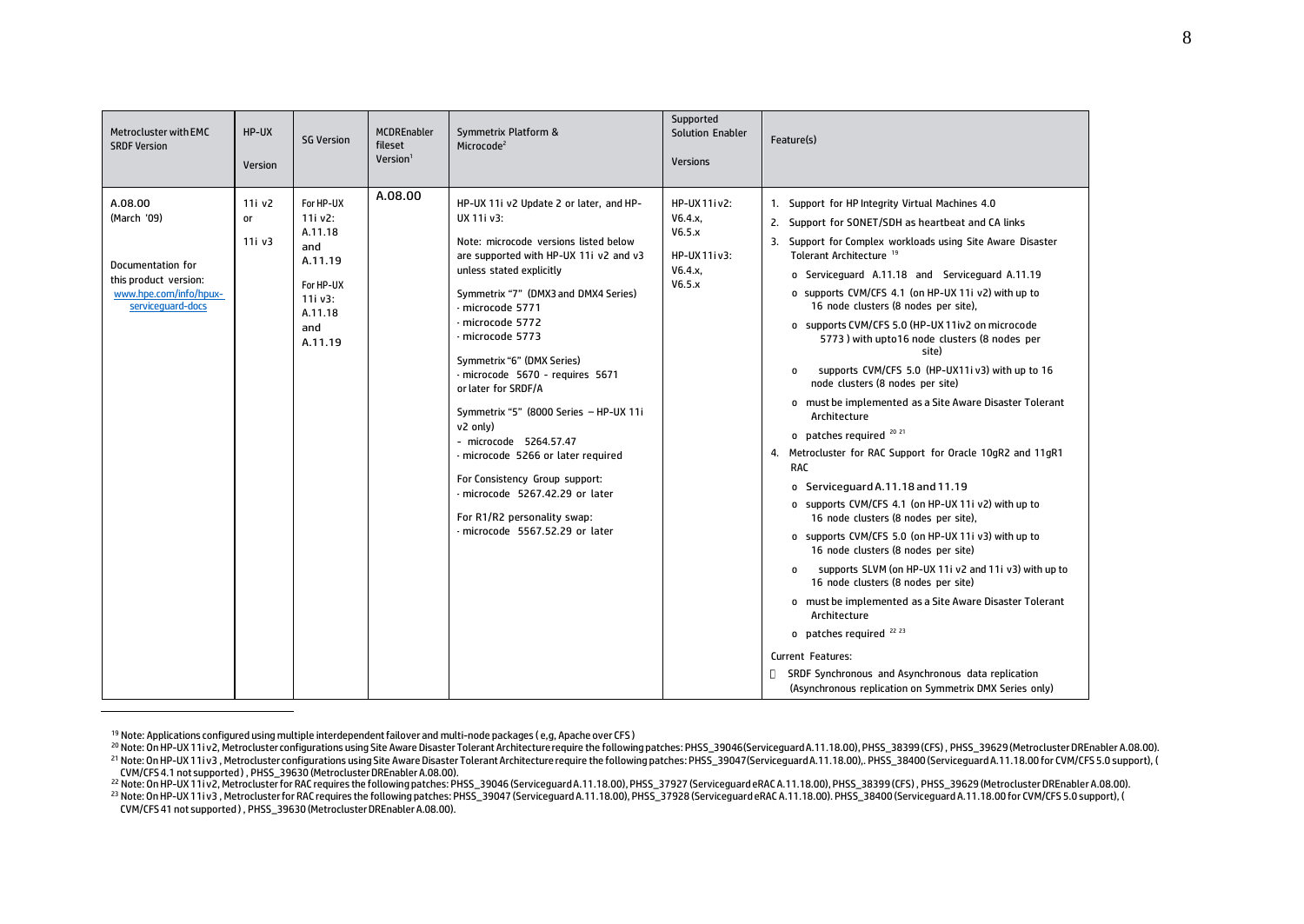| Metrocluster with EMC<br><b>SRDF Version</b> | HP-UX<br>Version       | <b>SG Version</b>                              | <b>MCDREnabler</b><br>fileset<br>Version <sup>1</sup> | Symmetrix Platform &<br>Microcode <sup>2</sup>                                                                                           | Supported<br><b>Solution Enabler</b><br><b>Versions</b> | Feature(s)                                                                                                                                                                                                                                                                                                                                                                                                                                                                                                                                                                                                                                                                                                                                                                                                                                                                                                                                                                                                                                                                                                                                                                                                                                                                                                                                                                                              |
|----------------------------------------------|------------------------|------------------------------------------------|-------------------------------------------------------|------------------------------------------------------------------------------------------------------------------------------------------|---------------------------------------------------------|---------------------------------------------------------------------------------------------------------------------------------------------------------------------------------------------------------------------------------------------------------------------------------------------------------------------------------------------------------------------------------------------------------------------------------------------------------------------------------------------------------------------------------------------------------------------------------------------------------------------------------------------------------------------------------------------------------------------------------------------------------------------------------------------------------------------------------------------------------------------------------------------------------------------------------------------------------------------------------------------------------------------------------------------------------------------------------------------------------------------------------------------------------------------------------------------------------------------------------------------------------------------------------------------------------------------------------------------------------------------------------------------------------|
|                                              |                        |                                                |                                                       |                                                                                                                                          |                                                         | SRDF Consistency Groups (for M by N configurations),<br>U<br>Synchronous and Asynchronous data replication<br>O<br>HP Integrity Virtual Machines (VMs) 3.0 and 3.5 support with<br>VM's configured as Serviceguardpackages in HP-UX 11i v2<br>host environments<br>o<br>HP Integrity Virtual Machines (VMs) 4.0 support in HP-UX 11iv3<br>host environments<br><b>SRDF Control Operations:</b><br>O<br>o Disaster restart - failover<br>o Disaster recovery - failback<br>O<br>SRDF Swap:<br>o R1/R2 personality swap on static and dynamic RDF<br>devices<br><b>SRDF Domino mode</b><br>o<br>Use of BCV<br>O<br>protection D<br>DWDM<br>upto 300km<br>O<br>Support for Data Replication Storage Failover<br>O<br>Support for controlled failback.<br>O<br>Support of Package startup in split state at R1.<br>O<br>Support for Cross-Subnet Configurations<br>O<br>Support for VxVM 5.0 on HP-UX 11i v2 and HP-UX 11i v3<br>O<br>Support for LVM 2.0 Volume Groups<br>O<br>Support for SONET/SDH as heartbeat and SRDF links<br>O<br>Metrocluster for RAC support (Oracle 10gR2 RAC)<br>O<br>Support for IPv6 Configurations<br>Notes:<br>a. MxN configurations not supported with Symmetrix 3<br>b. R1/R2 swapping not supported with Symmetrix 3, 4, 4.8<br>c. M by N configurations cannot be used with R1/R2 swapping<br>d. Metrocluster with EMC SRDF does not support CFS 5.0 on HP-UX<br>11i v2 |
| A.07.00<br>(September'08)                    | 11i v2<br>or<br>11i v3 | For HP-UX<br>11i v2:<br>A.11.16,<br>A.11.17 or | A.07.00                                               | HP-UX 11i v2 Update 2 or later, and HP-<br>UX 11i v3:<br>Note: microcode versions listed below<br>are supported with HP-UX 11i v2 and v3 | HP-UX 11i v2:<br>V6.4.1, V6.4.2,<br>V6.4.3,<br>V6.5.x   | Enhancements with this revision:<br>1. Support for IPv6 Configurations<br>2. Metrocluster for RAC,                                                                                                                                                                                                                                                                                                                                                                                                                                                                                                                                                                                                                                                                                                                                                                                                                                                                                                                                                                                                                                                                                                                                                                                                                                                                                                      |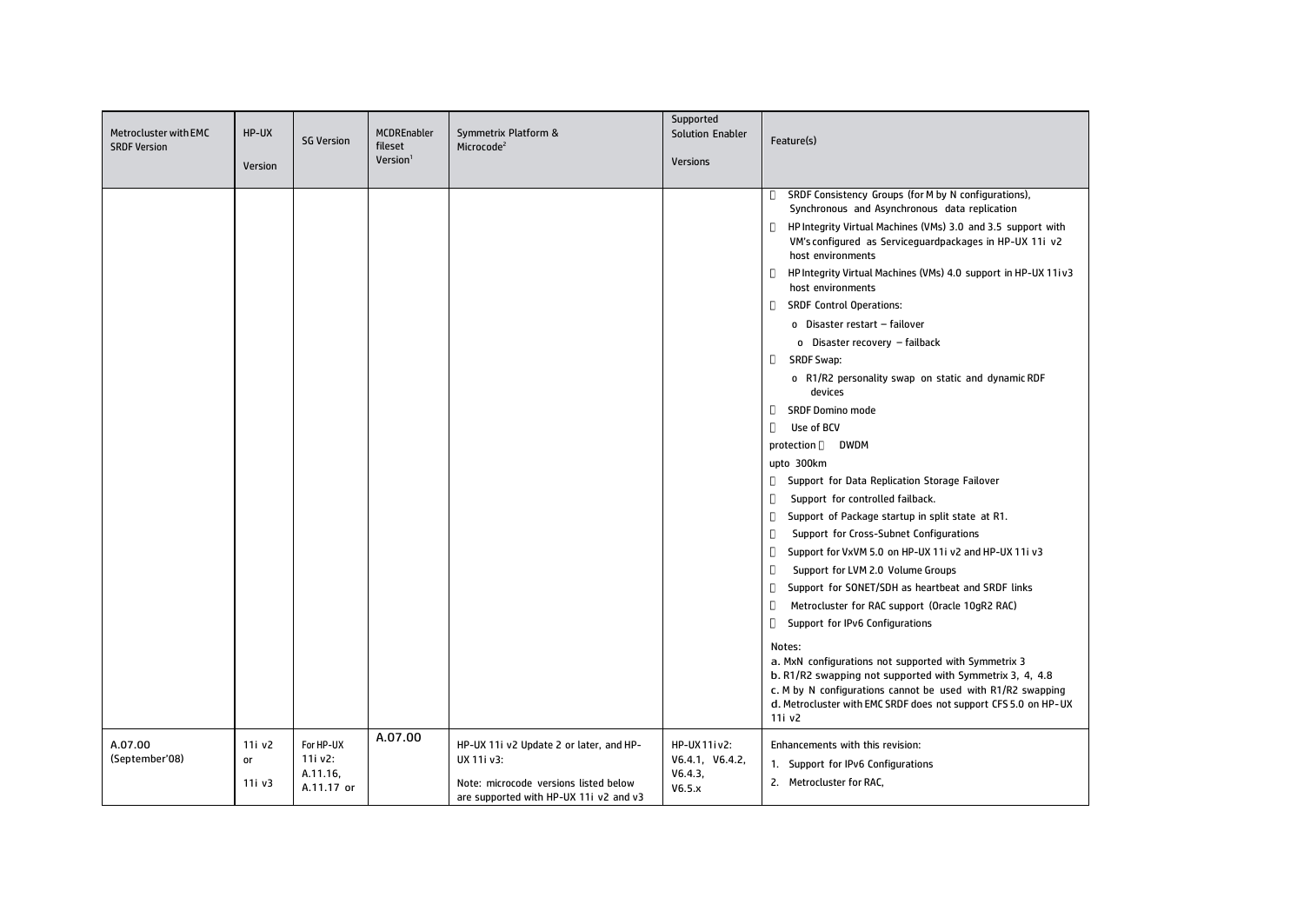<sup>24</sup> Note: On HP-UX 11iv2, Metrocluster for RAC requires the following patches: PHSS\_37601 (Serviceguard A.11.18.00), PHSS\_36928 (Serviceguard eRAC A.11.18.00), PHSS\_37432 (CFS) , PHSS\_39633 (Metrocluster DREnabler A.07.00 PHSS\_38400

| Metrocluster with EMC<br><b>SRDF Version</b>                                                  | HP-UX<br>Version | <b>SG Version</b>                                           | <b>MCDREnabler</b><br>fileset<br>Version <sup>1</sup> | Symmetrix Platform &<br>Microcode <sup>2</sup>                                                                                                                                                                                                                                                                                                                                                                                                                                                                     | Supported<br><b>Solution Enabler</b><br><b>Versions</b> | Feature(s)                                                                                                                                                                                                                                                                                                                                                                                                                                                                                                                                                                                                                                                                                                                                                                                                                                                                                                                                                                                                                                                                                                                                                                                                                                                                                                                                                                                                                                                                                                                                                   |
|-----------------------------------------------------------------------------------------------|------------------|-------------------------------------------------------------|-------------------------------------------------------|--------------------------------------------------------------------------------------------------------------------------------------------------------------------------------------------------------------------------------------------------------------------------------------------------------------------------------------------------------------------------------------------------------------------------------------------------------------------------------------------------------------------|---------------------------------------------------------|--------------------------------------------------------------------------------------------------------------------------------------------------------------------------------------------------------------------------------------------------------------------------------------------------------------------------------------------------------------------------------------------------------------------------------------------------------------------------------------------------------------------------------------------------------------------------------------------------------------------------------------------------------------------------------------------------------------------------------------------------------------------------------------------------------------------------------------------------------------------------------------------------------------------------------------------------------------------------------------------------------------------------------------------------------------------------------------------------------------------------------------------------------------------------------------------------------------------------------------------------------------------------------------------------------------------------------------------------------------------------------------------------------------------------------------------------------------------------------------------------------------------------------------------------------------|
| Documentation for<br>this product version:<br>www.hpe.com/info/h<br>pux-serviceguard-<br>docs |                  | A.11.18<br>For HP-UX<br>11i v3:<br>A.11.17.01<br>or A.11.18 |                                                       | unless stated explicitly<br>Symmetrix "7" (DMX3, DMX4)<br>- microcode 5771<br>- microcode 5772<br>microcode 5773<br>Symmetrix "6" (DMX) - -<br>- microcode 5669 (HP-UX 11i v1)<br>- microcode 5670 (HP-UX 11i v2, HP-UX<br>11i v3)<br>- requires 5671 or later for SRDF/A<br>Symmetrix "5"<br>- microcode 5264.57.47<br>- microcode 5266 or later required<br>Symmetrix "4"<br>- microcode 5772<br>For MxN support:<br>- microcode 5x67 or later<br>For R1/R2 personality swap:<br>- microcode 5567.xx.xx or later | HP-UX 11i v3:<br>V6.4.1, V6.4.2,<br>V6.4.3,<br>V6.5.x   | supports Oracle 10gR2 RAC,<br>u<br>O<br>requires Serviceguardand SGeRAC A.11.18,<br>П.<br>supports SLVM 1.0 (on HP-UX 11i v2 and 11i<br>v3)<br>and SLVM 2.0 (on HP-UX 11i v3 only) with up to 16 node<br>clusters (8 nodes per site),<br>o<br>supports CVM/CFS 4.1 (on HP-UX 11i v2) with up to 16<br>node clusters (8 nodes per site),<br>$\Box$<br>supports CVM/CFS 5.0 (HP-UX 11iv2 on microcode 5773)<br>with upto16 node clusters (8 nodes per site)<br>D.<br>supports CVM/CFS 5.0 (on HP-UX 11i v3) with up to 16<br>node clusters (8 nodes per site),<br>Note: CVM/CFS 5.0 on HP-UX 11i v2 support is suspended<br>pending defect resolution (refer to CR # QXCR1000890425<br>for more information)<br>o<br>must be implemented as a Site Aware Disaster Tolerant<br>Architecture<br>patches required 24 25<br>O<br>3. Added HP Integrity Virtual Machines (VMs) 4.0 support with<br>VM's configured as Serviceguard packages in HP-UX 11i v3<br>host environments (late Sept'08)<br>4. Support for SONET/SDH as heartbeat and SRDF links<br>(Oct'08)<br><b>Current Features:</b><br>□ SRDF Synchronous and Asynchronous data replication<br>(Asynchronous replication on Symmetrix DMX Series only)<br>SRDF Consistency Groups (for M by N configurations),<br>O.<br>Synchronous and Asynchronous data replication<br><b>I</b> HP Integrity Virtual Machines (VMs) 3.0 and 3.5 support with<br>VM's configured as Serviceguardpackages in HP-UX 11i v2<br>host environments<br><b>SRDF Control Operations:</b><br>O<br>o Disaster restart - failover |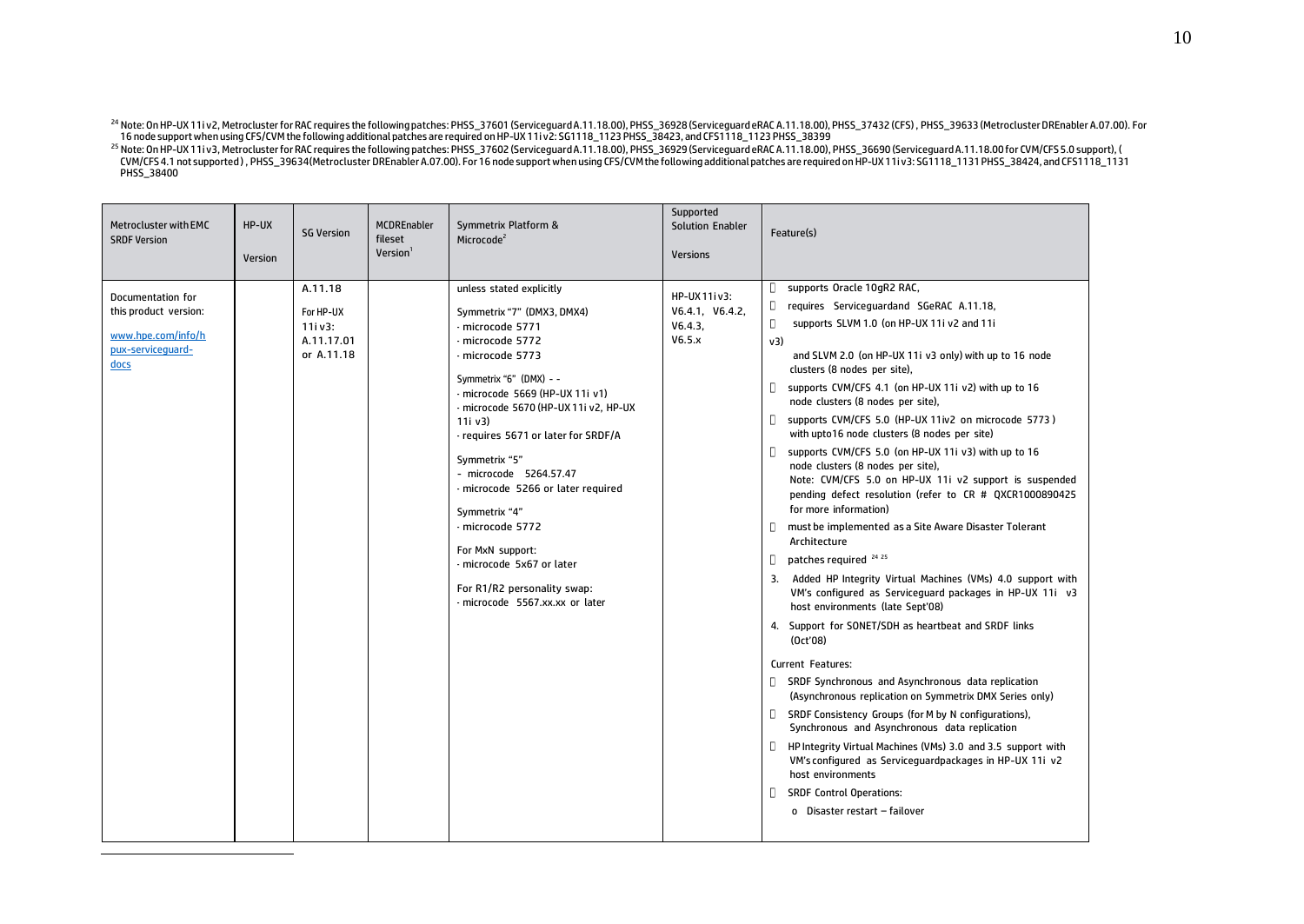| Metrocluster with EMC<br><b>SRDF Version</b>                                                                                                                                        | HP-UX<br>Version                   | <b>SG Version</b>                                                                                                | <b>MCDREnabler</b><br>fileset<br>Version <sup>1</sup> | Symmetrix Platform &<br>Microcode <sup>2</sup>                                                                                                                                                                                                                                                                   | Supported<br><b>Solution Enabler</b><br><b>Versions</b>                                  | Feature(s)                                                                                                                                                                                                                                                                                                                                                                                                                                                                                                                                                                                                                                                                                                                                                                                                                                                                   |
|-------------------------------------------------------------------------------------------------------------------------------------------------------------------------------------|------------------------------------|------------------------------------------------------------------------------------------------------------------|-------------------------------------------------------|------------------------------------------------------------------------------------------------------------------------------------------------------------------------------------------------------------------------------------------------------------------------------------------------------------------|------------------------------------------------------------------------------------------|------------------------------------------------------------------------------------------------------------------------------------------------------------------------------------------------------------------------------------------------------------------------------------------------------------------------------------------------------------------------------------------------------------------------------------------------------------------------------------------------------------------------------------------------------------------------------------------------------------------------------------------------------------------------------------------------------------------------------------------------------------------------------------------------------------------------------------------------------------------------------|
|                                                                                                                                                                                     |                                    |                                                                                                                  |                                                       |                                                                                                                                                                                                                                                                                                                  |                                                                                          | o Disaster recovery - failback<br>$\Box$<br><b>SRDF Swap:</b><br>o R1/R2 personality swap on static and dynamic RDF<br>devices<br>O<br><b>SRDF Domino mode</b><br>O<br>Use of BCV<br>protection D DWDM<br>upto 300km<br>O<br>Support for Data Replication Storage Failover<br>$\Box$<br>Support for controlled failback.<br>O<br>Support of Package startup in split state at R1.<br>$\Box$<br>Support for Cross-Subnet Configurations<br>$\Box$<br>Support for VxVM 5.0 on HP-UX 11i v2 and HP-UX 11i v3<br>O<br>Support for LVM 2.0 Volume Groups<br>Notes:<br>a. MxN configurations not supported with Symmetrix 3<br>b. R1/R2 swapping not supported with Symmetrix 3, 4, 4.8<br>c. M by N configurations cannot be used with R1/R2 swapping<br>d. Modular packages introduced with Serviceguard A.11.18<br>not supported (only legacy packages supported) <sup>26</sup> |
| A.06.00<br>(December'07<br>with HP-UX 11i v2 and<br>March'08<br>with HP-UX 11i v3)<br>Documentation for<br>this product version:<br>www.hpe.com/info/h<br>pux-serviceguard-<br>docs | 11i v <sub>2</sub><br>or<br>11i v3 | For HP-UX<br>11i v2:<br>A.11.16,<br>A.11.17 or<br>A.11.18<br>For HP-UX<br>$11i v3$ :<br>A.11.17.01<br>or A.11.18 | A.06.00                                               | HP-UX 11i v2 Update 2 or later,<br>and HP-UX 11i v3:<br>Symmetrix "7" (DMX3, DMX4)<br>Symmetrix "6" (DMX)<br>Symmetrix "5"<br>Symmetrix "7" (DMX3, DMX4)<br>microcode 5771<br>- microcode 5772<br>Symmetrix "6" (DMX) - -<br>- microcode 5669 (HP-UX 11i v1)<br>- microcode 5670 (HP-UX 11i v2, HP-UX<br>11i v3) | HP-UX 11i v2:<br>V6.4.1, V6.4.2,<br>V6.4.3<br>HP-UX 11i v3:<br>V6.4.1, V6.4.2,<br>V6.4.3 | Enhancements with this revision:<br>1. Data Replication Storage Failover Preview<br>2. SRDF Consistency Groups (for M by N configurations),<br>Asynchronous data replication.<br>3. Support for controlled failback.<br>4. Support of Package startup in split state at R1.<br>5. Support for cross-subnet configurations<br>(Requires Serviceguard A.11.18 and Jan'08 patch)<br>6. Added support for HP-UX 11i v3 (March'08)<br>(Requires HP-UX 11i v3 0803 fusion release)<br>7. Added support for VxVM 5.0 on HP-UX 11i v2 (March'08)<br>8. Added support for VxVM 5.0 on HP-UX 11i v3 (July'08)<br>9. Added HP Integrity Virtual Machines (VMs) 3.5 support with                                                                                                                                                                                                         |

<sup>26</sup> Note: Site Controller packages of Site Aware Disaster Tolerant Architecture are the only supported modular packages.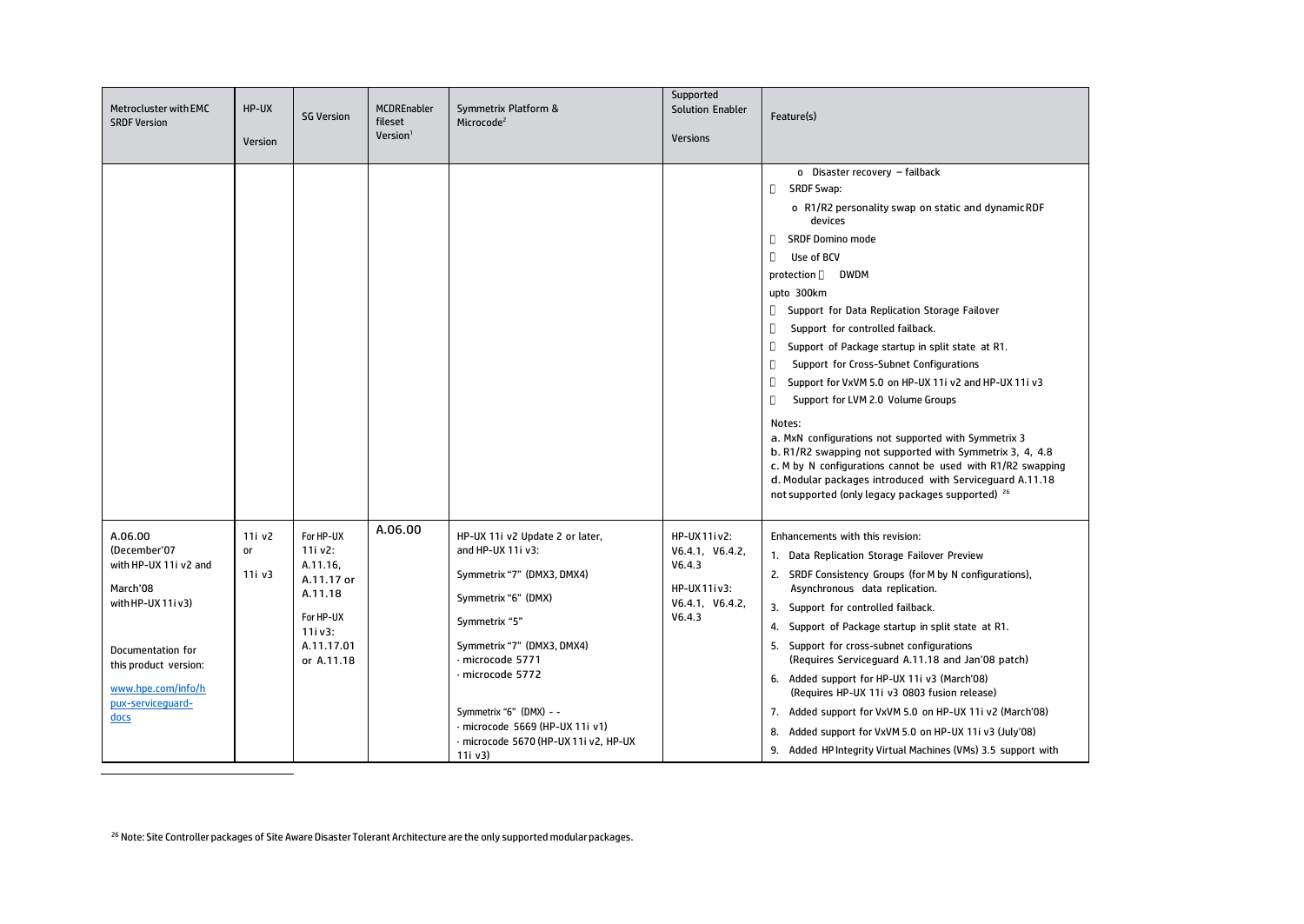| Metrocluster with EMC<br><b>SRDF Version</b>                                          | HP-UX<br>Version | <b>SG Version</b> | <b>MCDREnabler</b><br>fileset<br>Version <sup>1</sup> | Symmetrix Platform &<br>Microcode <sup>2</sup>                                                                                                                                                                                                             | Supported<br><b>Solution Enabler</b><br><b>Versions</b>                                                        | Feature(s)                                                                                                                                                                                                                                                                                                                                                                                                                                                                                                                                                                                                                                                                                                                                                                                                                                                                                                                                                                                                                                                                        |
|---------------------------------------------------------------------------------------|------------------|-------------------|-------------------------------------------------------|------------------------------------------------------------------------------------------------------------------------------------------------------------------------------------------------------------------------------------------------------------|----------------------------------------------------------------------------------------------------------------|-----------------------------------------------------------------------------------------------------------------------------------------------------------------------------------------------------------------------------------------------------------------------------------------------------------------------------------------------------------------------------------------------------------------------------------------------------------------------------------------------------------------------------------------------------------------------------------------------------------------------------------------------------------------------------------------------------------------------------------------------------------------------------------------------------------------------------------------------------------------------------------------------------------------------------------------------------------------------------------------------------------------------------------------------------------------------------------|
|                                                                                       |                  |                   |                                                       | - requires 5671 or later for SRDF/A<br>Symmetrix "5"<br>- microcode 5264.57.47<br>- microcode 5266 or later required<br>Symmetrix "4"<br>- microcode 5772<br>For MxN support:<br>- microcode 5x67 or later<br>For R1/R2 swapping:<br>- 5567.xx.xx or later |                                                                                                                | VM's configured as Serviceguardpackages in HP-UX 11i v2<br>host environments (March'08)<br>10. Added support for LVM 2.0 on HP-UX 11i v3 (May'08)<br>Current Features:<br>SRDF Synchronous and Asynchronous data replication<br>(Asynchronous replication on Symmetrix DMX Series only)<br>SRDF Consistency Groups (for M by N configurations),<br>D.<br>Synchronous data replication<br>HP Integrity Virtual Machines (VMs) 3.0 support with VM's<br>U.<br>configured as Serviceguardpackages in HP-UX 11i v2 host<br>environments<br>0<br><b>SRDF Control Operations:</b><br>o Disaster restart - failover<br>o Disaster recovery - failback<br>o<br>SRDF Swap:<br>o R1/R2 personality swap on static and dynamic RDF<br>devices<br>0<br><b>SRDF Domino mode</b><br>0<br>Use of BCV<br>protection [ DWDM<br>upto 300km<br>Notes:<br>a. MxN configurations not supported with Symmetrix 3<br>b. R1/R2 swapping not supported with Symmetrix 3, 4, 4.8<br>c. M by N configurations cannot be used with R1/R2 swapping<br>d. Modular packages introduced with Serviceguard A.11.18 |
| A.05.01<br>(December '06 with HP-<br>UX 11i v2) and<br>(June'07 with HP-UX<br>11i v1) | 11i v1           | A.11.16           | A.04.20,<br>A.05.00                                   | Symmetrix "7" (DMX3, DMX4)<br>Symmetrix "6" (DMX)<br>Symmetrix "5"<br>Symmetrix "4","4.8"<br>Symmetrix "3"<br>Minimum microcode version required is<br>5x67                                                                                                | HP-UX 11i v1:<br>V6.2.x or V6.3.0<br>or V6.3.2<br>With<br>PHSS 41308(HP-<br>UX 11iv1 only)<br>V7.0.x or V7.1.x | Enhancements with PHSS_41308 (HP-UX 11iv1 only)<br>1. Support for Asynchronous Data Replication with SRDF Multi<br>Session Consistency Feature<br>2. Support for Controlled Failback<br>3. Support for Package Startup in Split State<br>4. Support for Consistency Groups using RDF Enginuity<br><b>Consistency Assist</b>                                                                                                                                                                                                                                                                                                                                                                                                                                                                                                                                                                                                                                                                                                                                                       |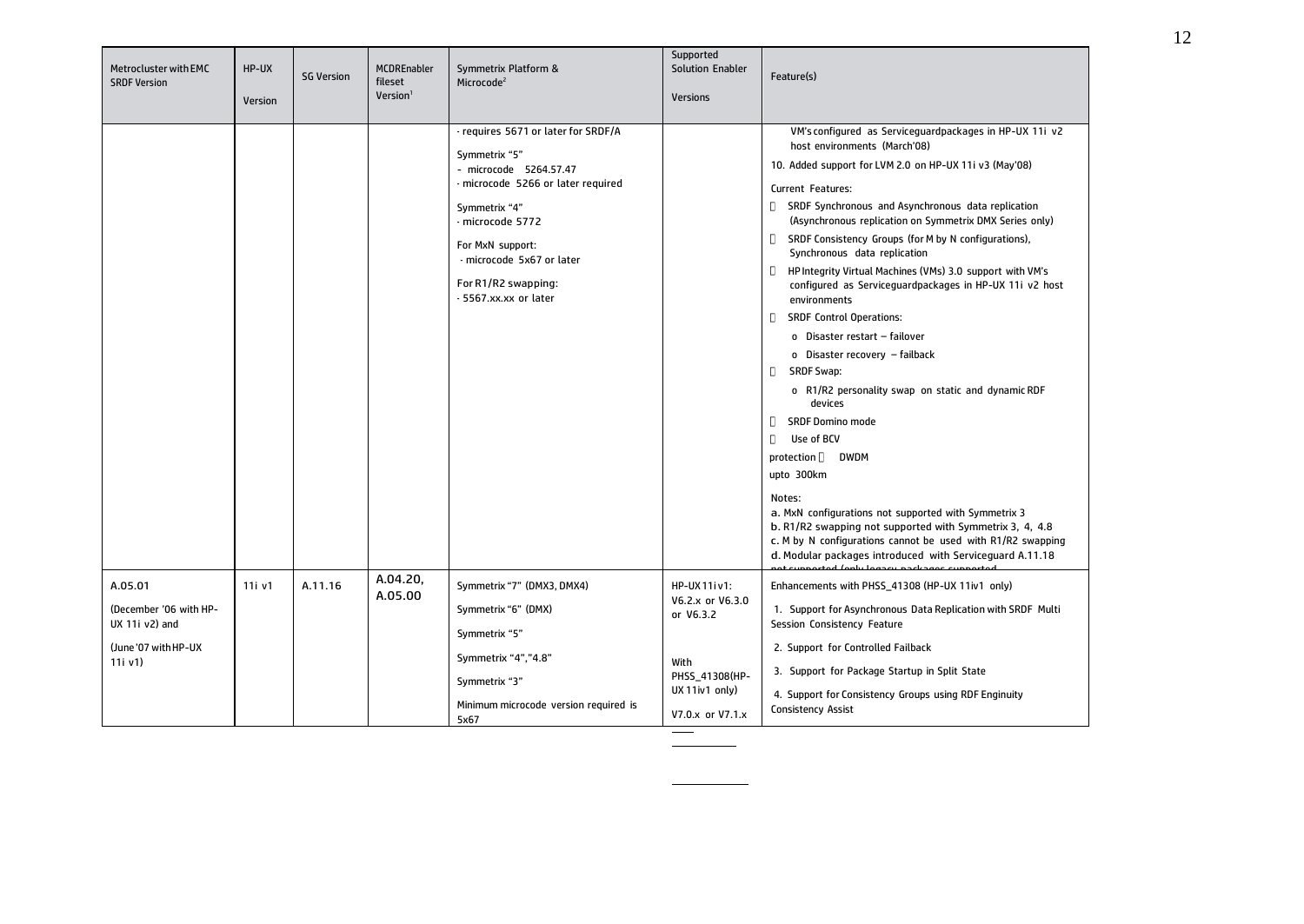| Metrocluster with EMC<br><b>SRDF Version</b>                                              | HP-UX<br>Version   | <b>SG Version</b>                     | <b>MCDREnabler</b><br>fileset<br>Version <sup>1</sup> | Symmetrix Platform &<br>Microcode <sup>2</sup>                                                                                                                                                                                                                                                                                                                                                                    | Supported<br><b>Solution Enabler</b><br><b>Versions</b> | Feature(s)                                                                                                                                                                                                                                                                                                                                                                                                                                                                                                                                                                                                                                                                                        |
|-------------------------------------------------------------------------------------------|--------------------|---------------------------------------|-------------------------------------------------------|-------------------------------------------------------------------------------------------------------------------------------------------------------------------------------------------------------------------------------------------------------------------------------------------------------------------------------------------------------------------------------------------------------------------|---------------------------------------------------------|---------------------------------------------------------------------------------------------------------------------------------------------------------------------------------------------------------------------------------------------------------------------------------------------------------------------------------------------------------------------------------------------------------------------------------------------------------------------------------------------------------------------------------------------------------------------------------------------------------------------------------------------------------------------------------------------------|
| Documentation for this<br>product version:<br>www.hpe.com/info/hpux-<br>serviceguard-docs | 11i v <sub>2</sub> |                                       |                                                       | If you are using the following microcodes:<br>5567: Upgrade to 5567.29<br>5267: Upgrade to 5267.22<br>For Dynamic R1/R2 swap: requires a<br>minimum microcode version 5567<br>For SRDF/A requires: a minimum<br>microcode version 5670<br>With PHSS_41308 (HP-UX 11iv1 only)<br>Symmetrix "VMAX"<br>Symmetrix "7" (DMX3, DMX4)<br>Symmetrix "6" (DMX)<br>Symmetrix "5"<br>HP-UX 11i v2 Update 2 or later:         | HP-UX 11i v2:                                           | 5. Support for Virtual Provisioning<br>Enhancements with this revision:<br>1. Metrocluster with EMC SRDF product communicates with<br>Symmetrix devices using SYMAPI calls instead of SYMCLI<br>commands<br>(not customer visible)<br>2. Support VxVM/DMP 4.1 (CVM/CFS not supported)<br>3. Added HP-UX 11i v1 support with this revision (June'07)<br>4. Added HP Integrity Virtual Machines (VMs) 3.0 support with<br>VM's configured as Serviceguard packages in HP-UX 11i v2<br>host environments (Oct'07)<br><b>Current Features:</b><br><b>D</b> SRDF Synchronous and Asynchronous data replication<br>(Asynchronous replication on Symmetrix DMX Series only)                              |
|                                                                                           |                    | A.11.16,<br>A.11.17<br>and<br>A.11.18 |                                                       | Symmetrix "7" (DMX3, DMX4)<br>Symmetrix "6" (DMX)<br>Symmetrix "5"<br>Symmetrix "7" (DMX3, DMX4)<br>- microcde 5771<br>Symmetrix "6" (DMX) - -<br>- microcode 5669 (HP-UX 11i v1)<br>- microcode 5670 (HP-UX 11i v2)<br>- requires 5671 or later for SRDF/A<br>Symmetrix "5"<br>- microcode 5264.57.47<br>For MxN support:<br>- microcode 5266 or later required<br>For R1/R2 swapping:<br>- requires 5567.34.19A | V6.2.x or V6.3.0<br>or V6.3.2                           | □ SRDF Consistency Groups (for M by N configurations),<br>Synchronous data replication<br><b>SRDF Control Operations:</b><br>O.<br>o Disaster restart - failover<br>o Disaster recovery - failback<br>0<br><b>SRDF Swap:</b><br>o R1/R2 personality swap on static and dynamic RDF<br>devices<br><b>SRDF Domino mode</b><br>0<br>0<br>Use of BCV<br>protection []<br>DWDM<br>upto 300km<br>Notes:<br>a. MxN configurations not supported with Symmetrix 3<br>b. R1/R2 swapping not supported with Symmetrix 3, 4, 4.8<br>c. M by N configurations cannot be used with R1/R2 swapping<br>d. Modular packages introduced with Serviceguard A.11.18<br>not supported (only legacy packages supported |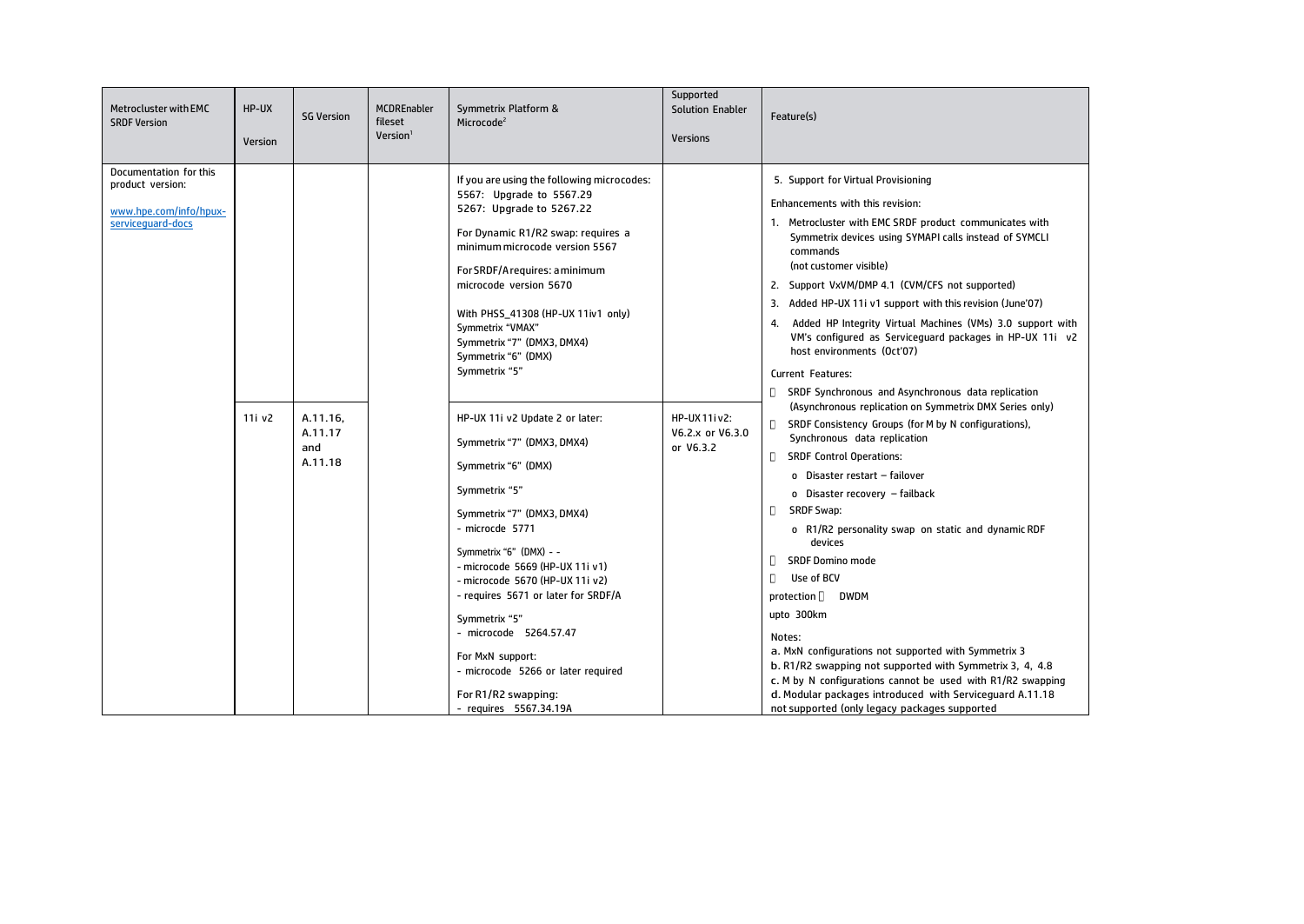## **ServiceguardDisaster RecoveryProductsCompatibilityandFeatureMatrix (Metroclusterwith EMCSRDF) - Linux**

| Metrocluster                                                                        | <b>Linux Version</b>                                                                                                            | Serviceguard Metrocluster |            | Symmetrix Platform                                                                                                                                                                                                                                                                                                                                                                                                                                                                                                          | Solution           |                                                                                                                                                                                                                                                                                                                                                                                                                                                                                                                                                                                                                                                                                                |
|-------------------------------------------------------------------------------------|---------------------------------------------------------------------------------------------------------------------------------|---------------------------|------------|-----------------------------------------------------------------------------------------------------------------------------------------------------------------------------------------------------------------------------------------------------------------------------------------------------------------------------------------------------------------------------------------------------------------------------------------------------------------------------------------------------------------------------|--------------------|------------------------------------------------------------------------------------------------------------------------------------------------------------------------------------------------------------------------------------------------------------------------------------------------------------------------------------------------------------------------------------------------------------------------------------------------------------------------------------------------------------------------------------------------------------------------------------------------------------------------------------------------------------------------------------------------|
| with EMC                                                                            |                                                                                                                                 | Version                   | Add-ons    | & Microcode Version                                                                                                                                                                                                                                                                                                                                                                                                                                                                                                         | Enabler            |                                                                                                                                                                                                                                                                                                                                                                                                                                                                                                                                                                                                                                                                                                |
| <b>SRDF Version</b>                                                                 |                                                                                                                                 |                           | Version    |                                                                                                                                                                                                                                                                                                                                                                                                                                                                                                                             | <b>Versions</b>    | Feature(s)                                                                                                                                                                                                                                                                                                                                                                                                                                                                                                                                                                                                                                                                                     |
| B. 12.00.50<br>SGLX_00531<br>www.hpe.com/inf<br>o/hpux-<br>serviceguard-docs RHEL 5 | RHEL 7<br>7.0 to 7.2<br>RHEL <sub>6</sub><br>6.1 to 6.8<br>5.7 to 5.11<br>SLES12,<br><b>SLES 12 SP1</b><br>SLES11<br>SP1 to SP4 | A.12.00.50                | B.12.00.30 | Note: microcode versions<br>listed below are<br>supported unless stated<br>explicitly<br><b>Symmetrix VMAX Series</b><br>- microcode 5874<br>- microcode 5875<br>- microcode 5876<br>Symmetrix"7"<br>(DMX3 and DMX4 Series)<br>- microcode 5771<br>- microcode 5772<br>- microcode 5773<br>Symmetrix "6" (DMX Series)<br>- microcode 5670<br>For SRDF/A<br>- microcode 5671 or later<br>For Consistency Group support:<br>- microcode 5267.42.29 or later<br>For R1/R2 personality swap:<br>- microcode 5567.52.29 or later | V 8.x<br>V.7.6.1.0 | • Bundled with Serviceguard for Linux Enterprise Edition A.12.00.50.<br>No more available as standalone product for Serviceguard for Linux<br><b>Base and Advanced Editions.</b><br>• Support for RHEL 7 and SLES 12<br>• Support for SADTA<br>• Cluster Verification<br>• Cluster Analytics<br>• 32 node support<br>• Support for Smart Quorum.<br>• Support for configuration of asymmetric node count across sites<br>using Smart Quorum.<br>• All features as supported by B.01.00.00<br>Features not supported with Metrocluster with EMC SRDF B.01.00.00:<br>• Managing Metrocluster Packages using Serviceguard Manager<br>• Cannot be deployed on Virtual Machines (VMware, KVM, RHEV) |
|                                                                                     |                                                                                                                                 |                           |            |                                                                                                                                                                                                                                                                                                                                                                                                                                                                                                                             |                    |                                                                                                                                                                                                                                                                                                                                                                                                                                                                                                                                                                                                                                                                                                |

NOTE: The tables contain compatibility and features information for released versions of the HP Metrocluster with EMC SRDF.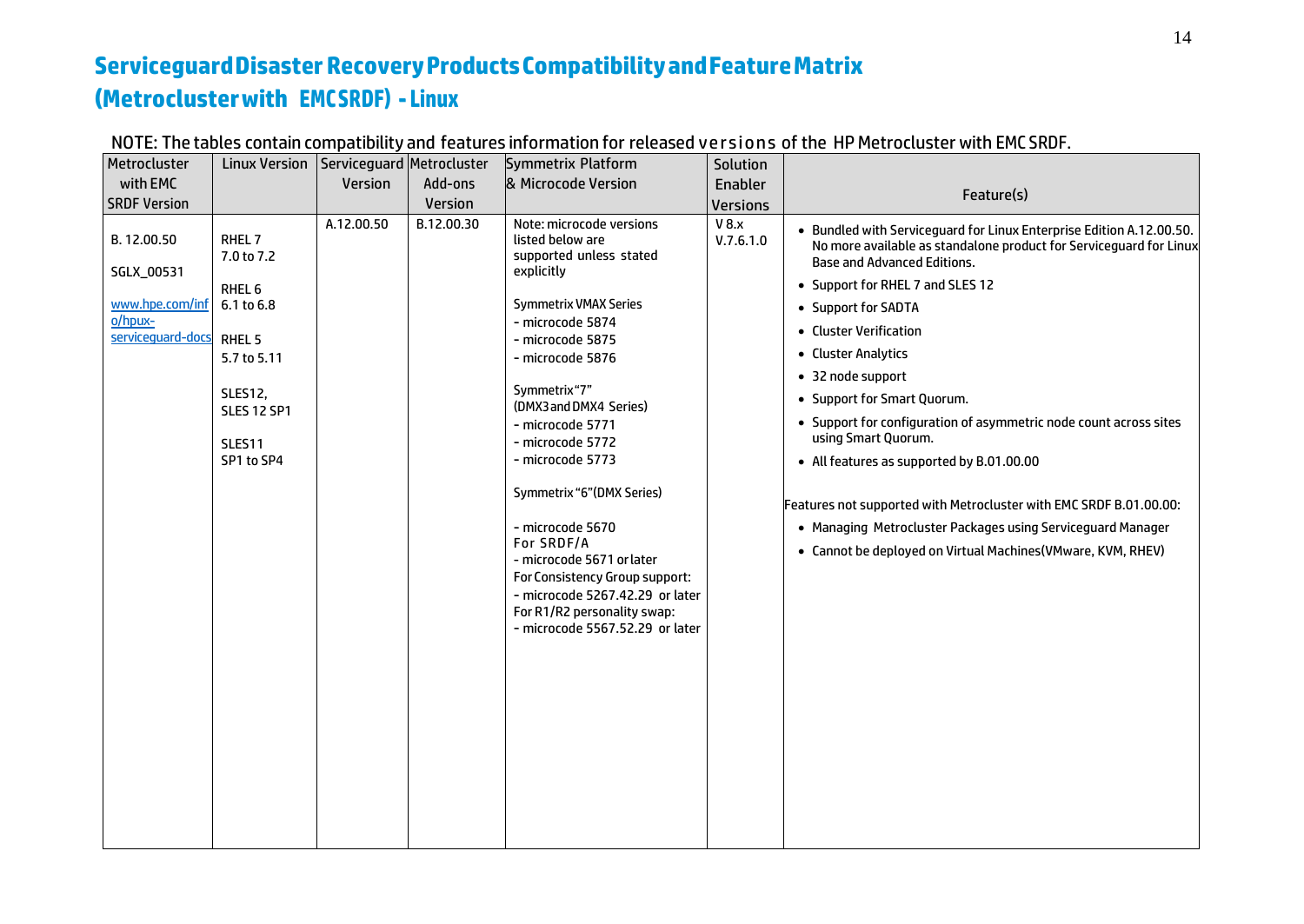|                                                                                                                                         |                                                                                              |                                 |                                   |                                                                                                                                                                                                                                                                                                                                                                                                                                                                                                                           |                                       | 15                                                                                                                                                                                                                                                                                                                                                                                                                                                                                                                                                                                                                                                                                                                                                                                                                                                                                                                                                                                                                                                                                                                                                                                                                                                                                                                                                                                                                                                                                                                                                                                 |
|-----------------------------------------------------------------------------------------------------------------------------------------|----------------------------------------------------------------------------------------------|---------------------------------|-----------------------------------|---------------------------------------------------------------------------------------------------------------------------------------------------------------------------------------------------------------------------------------------------------------------------------------------------------------------------------------------------------------------------------------------------------------------------------------------------------------------------------------------------------------------------|---------------------------------------|------------------------------------------------------------------------------------------------------------------------------------------------------------------------------------------------------------------------------------------------------------------------------------------------------------------------------------------------------------------------------------------------------------------------------------------------------------------------------------------------------------------------------------------------------------------------------------------------------------------------------------------------------------------------------------------------------------------------------------------------------------------------------------------------------------------------------------------------------------------------------------------------------------------------------------------------------------------------------------------------------------------------------------------------------------------------------------------------------------------------------------------------------------------------------------------------------------------------------------------------------------------------------------------------------------------------------------------------------------------------------------------------------------------------------------------------------------------------------------------------------------------------------------------------------------------------------------|
| Metrocluster<br>with EMC<br><b>SRDF Version</b>                                                                                         | <b>Linux Version</b>                                                                         | Serviceguard<br>Version         | <b>MCDR</b><br>Enabler<br>Version | Symmetrix Platform<br>& Microcode Version                                                                                                                                                                                                                                                                                                                                                                                                                                                                                 | Solution<br>Enabler                   | Feature(s)                                                                                                                                                                                                                                                                                                                                                                                                                                                                                                                                                                                                                                                                                                                                                                                                                                                                                                                                                                                                                                                                                                                                                                                                                                                                                                                                                                                                                                                                                                                                                                         |
| B.01.00.00<br>(Jan 2014)<br><b>Documentation</b><br>for this product<br>version:<br>www.hpe.com/i<br>nfo/hpux-<br>servicequard-<br>docs | RHEL <sub>6</sub><br>6.1 to 6.5<br>RHEL <sub>5</sub><br>$5.7 - 5.10$<br>SLES11 SP1<br>to SP3 | SG/LX<br>A.11.20.20<br>or later | B.01.00.20                        | Note: microcode versions<br>listed below are<br>supported unless stated<br>explicitly<br><b>Symmetrix VMAX Series</b><br>- microcode 5874<br>- microcode 5875<br>- microcode 5876<br>Symmetrix"7"<br>(DMX3 and DMX4 Series)<br>- microcode 5771<br>- microcode 5772<br>- microcode 5773<br>Symmetrix "6" (DMX Series)<br>- microcode 5670<br>For SRDF/A<br>- microcode 5671 or later<br>For Consistency Group support:<br>- microcode 5267.42.29 or later<br>For R1/R2 personality swap:<br>microcode 5567.52.29 or later | <b>Versions</b><br>V 8.x<br>V.7.6.1.0 | • SRDF Synchronous & Asynchronous data replication on DMX, DMX-3,<br>DMX-4 and VMAX series (Asynchronous replication on Symmetrix DMX<br>requires microcode level 5671 or higher)<br>• Support for RDF (Remote Data Facility) group numbers > 64<br>• SRDF Consistency Groups (for M by N configurations), Synchronous<br>and Asynchronous data replication<br>• SRDF Control Operations: Disaster restart - failover, Disaster recovery<br>- failback<br>• SRDF Swap: R1/R2 personality swap on static and dynamic RDF<br>devices<br>• SRDF Domino mode<br>• Use of BCV protection<br>• DWDM up to 300km<br>• Support for Data Replication Storage Failover<br>• Support for controlled failback.<br>• Support for Cross-Subnet Configurations<br>• Support for LVM Volume Groups<br>• Support for SONET/SDH as heartbeat and SRDF links<br>• Support for Virtual Provisioning Volumes Persistent Reservations (PR)<br>• Device Mapper Multipathing<br>• Persistent reservations support with device mapper multipathing<br>• Cluster Verification support<br>Features not supported with Metrocluster with EMC SRDF B.01.00.00:<br>• Management of Metrocluster Packages using Serviceguard Manager<br>• cmpreparestg command over SRDF Device Group disks<br>• RHEL 6 KVM - Guest as Serviceguard Metrocluster Node<br>• Support for VMWare virtual machines as Metrocluster nodes<br>Notes:<br>a. MxN configurations not supported with Symmetrix 3<br>b. R1/R2 swapping not supported with Symmetrix 3, 4, 4.8<br>c. M by N configurations cannot be used with R1/R2 swapping |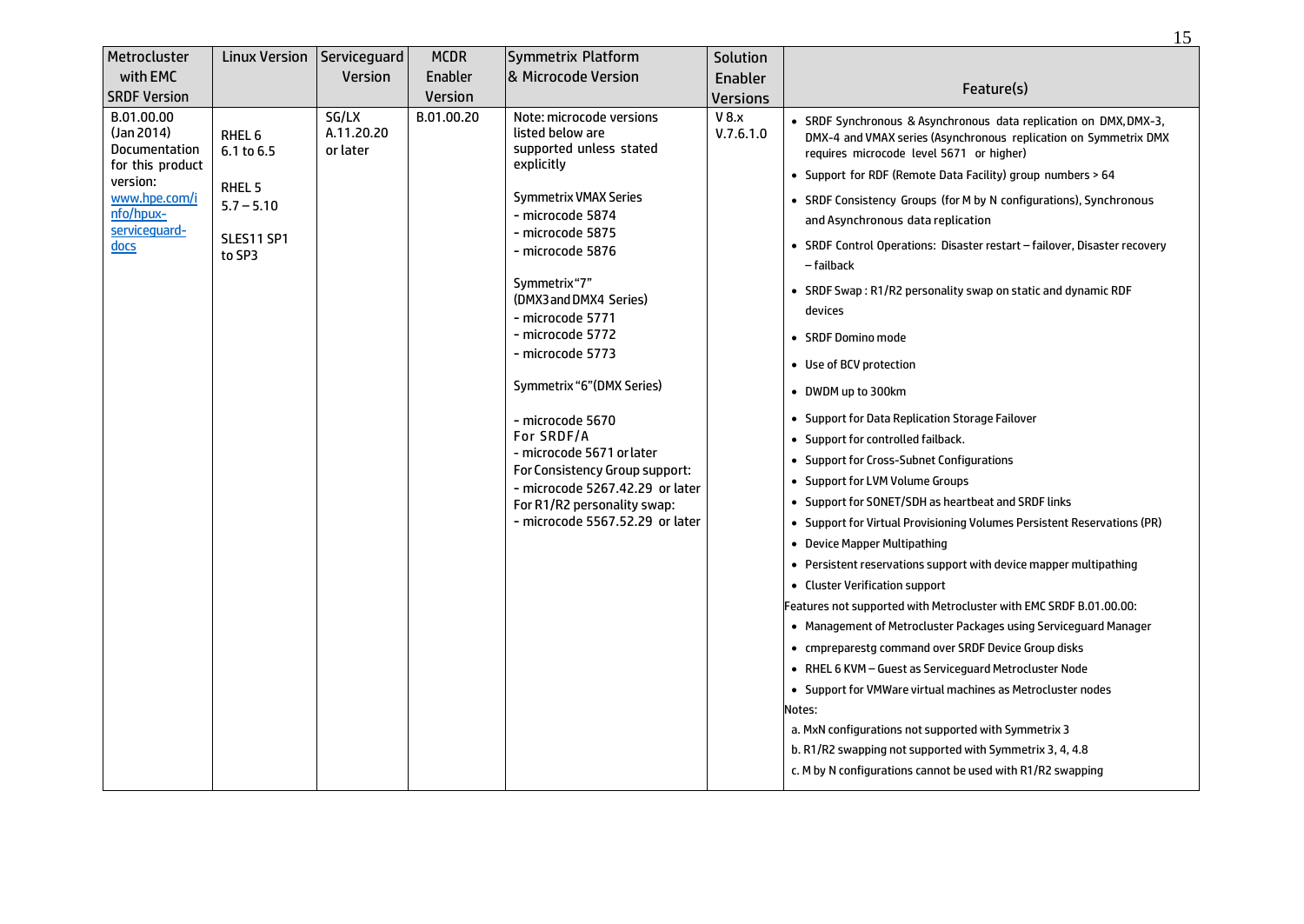| <b>Revision History</b> |            |                                                                                                                                                                                          |                       |  |  |  |  |
|-------------------------|------------|------------------------------------------------------------------------------------------------------------------------------------------------------------------------------------------|-----------------------|--|--|--|--|
| Date                    | Page Count | Details of Change                                                                                                                                                                        | <b>Version Number</b> |  |  |  |  |
| April 29, 2011          | 15 pages   | Added April 2011 patch enhancements                                                                                                                                                      | 2.0                   |  |  |  |  |
| September 2, 2012       | 15 Pages   | Added support for microcode 5876, Solutions Enabler versions 7.3.x and 7.4.x. Updated EOS dates for A.09.01 (For<br>11iv2) and A.05.01 (For 11iv1)                                       | 2.1                   |  |  |  |  |
| Nov 5, 2012             | 15 Pages   | Added support for HP Virtual Partitions v6.0, support for HP vPar and Integrity VM v6.1, support for HP vPar and Integrity<br>VM v6.1.5 and HP Integrity VM v4.3 as a Service guard Node | 2.2                   |  |  |  |  |
| Jan 8, 2014             | 16 Pages   | <b>Linux Support</b>                                                                                                                                                                     | 2.4                   |  |  |  |  |
| Mar 14, 2014            | 16 Pages   | RHEL 6.5 Support                                                                                                                                                                         | 2.5                   |  |  |  |  |
| June 13, 2014           | 16 Pages   | SolutionsEnablersupport                                                                                                                                                                  | 2.6                   |  |  |  |  |
| June 1, 2015            | 16 Pages   | Solutions Enabler 7.6 support                                                                                                                                                            | 2.7                   |  |  |  |  |
| December 11, 2015       | 17 Pages   | Support for Solution Enabler version 8.0.x on HP-UX                                                                                                                                      | 2.8                   |  |  |  |  |
| June 15, 2016           | 17 Pages   | Metrocluster for EMC SRDF B.12.00.50 bundling with SGLX Enterprise Edition A.12.00.50, Solution Enabled 8.x support on Linux and HP-UX                                                   | 2.9                   |  |  |  |  |
| October 25, 2016        | 17 Pages   | Smart quorum update, vanity link changes and some formatting, deletion of support start and end dates                                                                                    | 3.0                   |  |  |  |  |